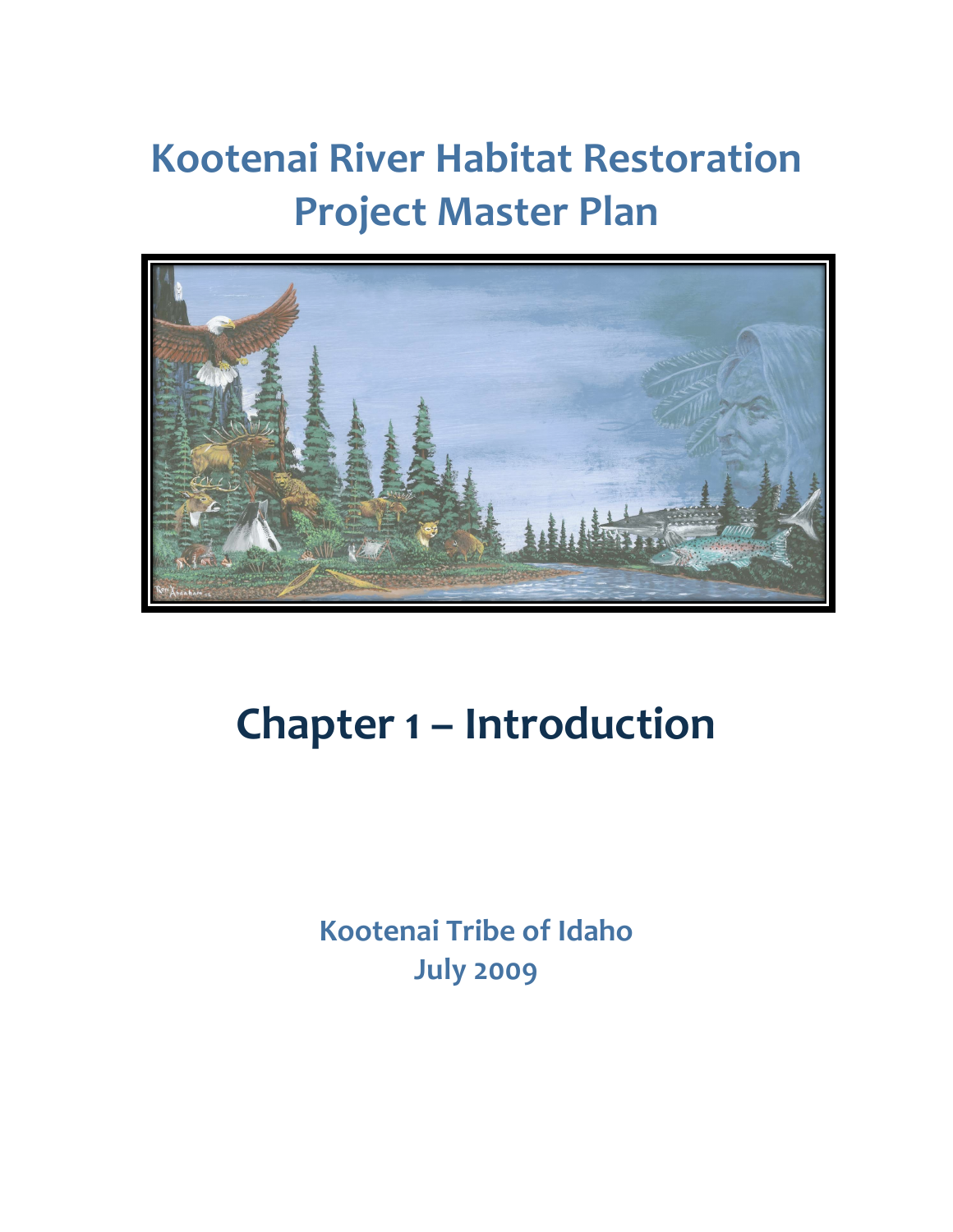# **Chapter 1: Table of Contents**

| $\mathbf 1$ |  |
|-------------|--|
| 1.1         |  |
| 1.1.1       |  |
| 1.1.2       |  |
| 1.1.3       |  |
| 1.1.4       |  |
| 1.2         |  |
| 1.2.1       |  |
| 1.2.2       |  |
| 1.2.3       |  |
| 1.3         |  |
| 1.3.1       |  |
| 1.3.2       |  |
| 1.3.3       |  |
| 1.4         |  |

# **Chapter 1: Figures**

# **Chapter 1: Tables**

| Table 1-1. Summary of critical benchmarks related to Kootenai River white sturgeon recovery efforts 1-3             |
|---------------------------------------------------------------------------------------------------------------------|
| Table 1-2 Relationship among projects funded by BPA in the Kootenai subbasin and the ecosystem adaptive             |
|                                                                                                                     |
| Table 1-3. Kootenai Subbasin Plan objectives that support Habitat Restoration Project goals1-16                     |
| Table 1-4. Limiting factors, strategies and habitat restoration project objectives related to goal 1 morphology. 1- |
| 19                                                                                                                  |
| Table 1-5. Limiting factors, strategies and habitat restoration project objectives related to goal 2, riparian      |
|                                                                                                                     |
| Table 1-6. Limiting factors, strategies and habitat restoration project objectives related to goal 3, aquatic       |
|                                                                                                                     |
| Table 1-7. Limiting factors, strategies and habitat restoration project objectives related to project goal 4, river |
|                                                                                                                     |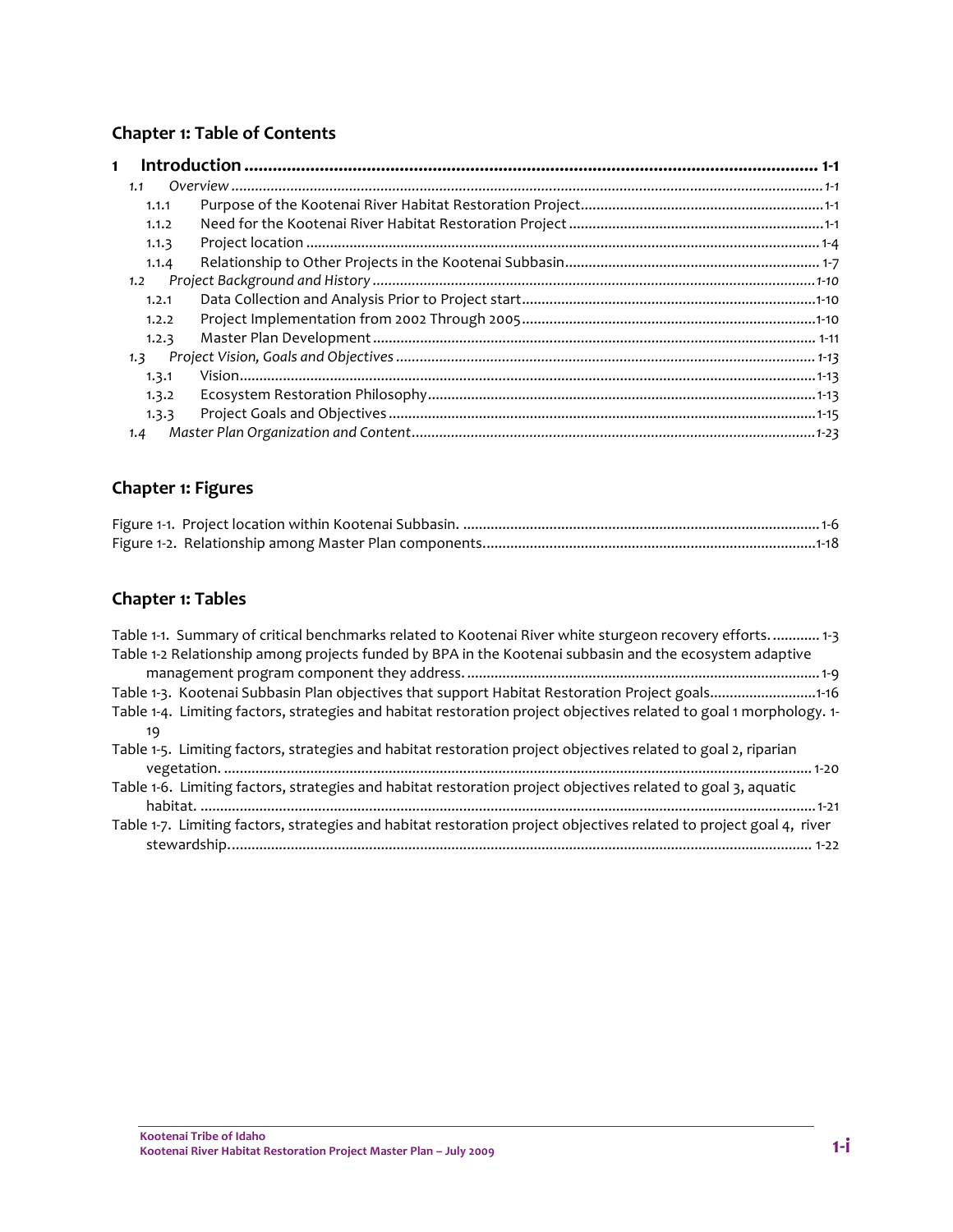# **1 Introduction**

This document is the Kootenai Tribe of Idaho's (Kootenai Tribe) Master Plan for the Kootenai River Habitat Restoration Project. This Master Plan was developed by the Kootenai Tribe with funding from the Bonneville Power Administration (BPA) provided through the Northwest Power and Conservation Council's (NPCC) Columbia Basin Fish and Wildlife Program (project # 200200200).

This Master Plan presents a conceptual feasibility analysis and design framework for the Kootenai River Habitat Restoration Project. The Tribe is proposing to implement this ecosystem‐ based river habitat restoration project in the Idaho portion of the Kootenai River subbasin (Kootenai subbasin).

Chapter 1 provides an introduction to the Kootenai River Habitat Restoration Project and this Master Plan. This chapter describes the purpose of the project and why the project is needed; presents project history and context; and describes the relationship of this project to other fish and wildlife projects in the Kootenai subbasin. This chapter also includes a description of the Tribe's approach to ecosystem restoration, specific project goals and objectives, a description of the project area, and an overview of the Master Plan organization and content.

# **1.1 Overview**

Section 1.1 describes the overarching purpose of the Kootenai River Habitat Restoration Project and the need for the project.

# **1.1.1 Purpose of the Kootenai River Habitat Restoration Project**

The purpose of the Kootenai River Habitat Restoration Project is to:

- Restore and enhance Kootenai River habitat by addressing ecological limiting factors and constraints related to river morphology, riparian vegetation, aquatic habitat and river stewardship. The desired result is a more resilient ecosystem, capable of sustaining diverse native plant and animal populations, and tolerant of natural disturbances.
- Restore and maintain Kootenai River habitat conditions that support all life stages of (i.e., migration, occupancy, spawning, incubation, recruitment and early rearing) endangered Kootenai River white sturgeon (*Acipenser transmontanus*) and other aquatic focal species; and
- Restore the Kootenai River landscape in a way that sustains Tribal and local culture and economy and contributes to the health of the Kootenai subbasin as both an ecological and socio‐economic region.

# **1.1.2 Need for the Kootenai River Habitat Restoration Project**

During the last century, the Kootenai subbasin was modified by agriculture, logging, mining, flood control and impoundment in the forms of Libby Dam (Koocanusa Reservoir) upstream and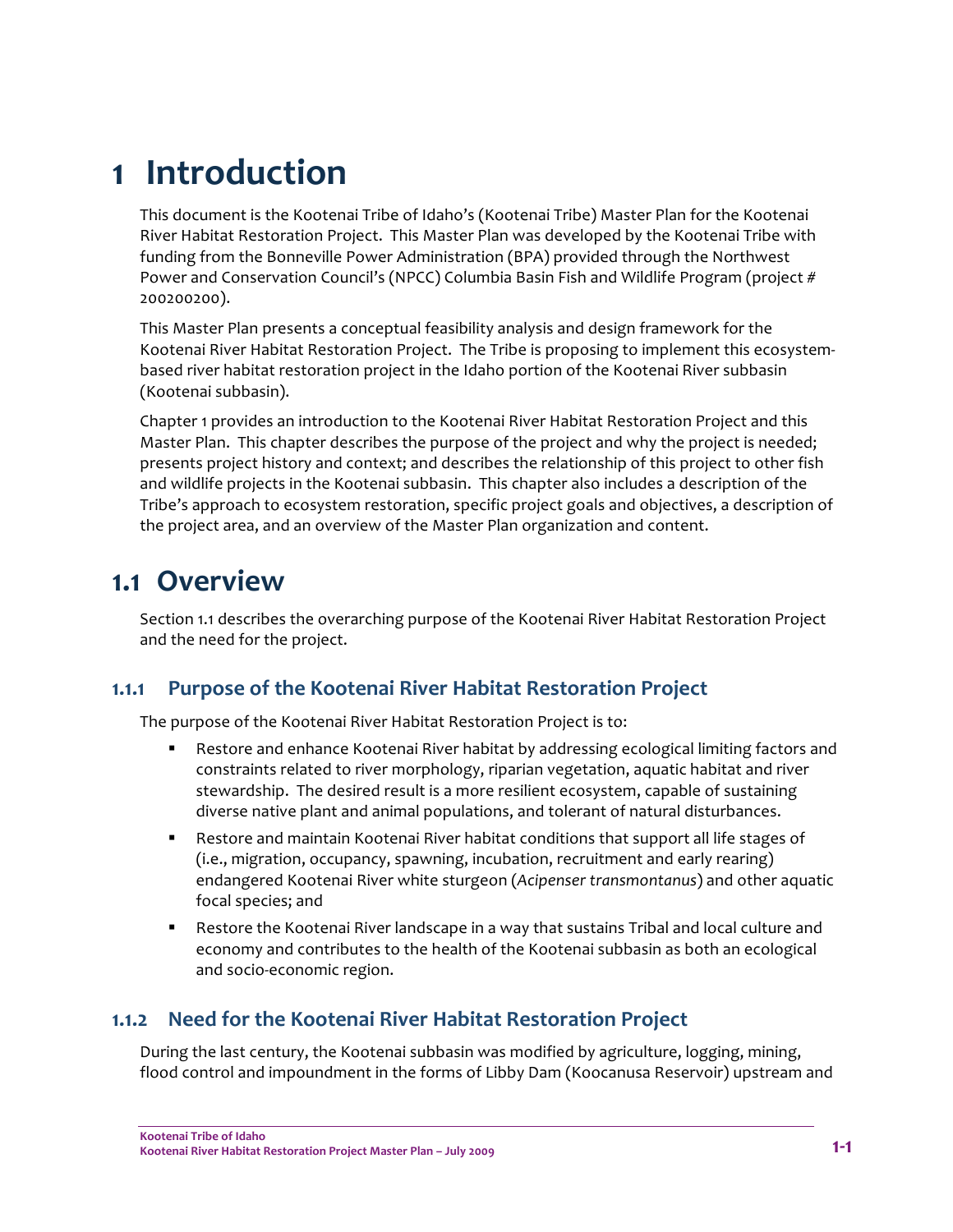Corra Linn Dam (Kootenay Lake) downstream. Conversion of more than 50,000 acres of floodplain to agricultural fields has resulted in loss of riparian and wetland plant and animal species, and related functions that normally support a healthy ecosystem. Constructed levees were built on top of natural sand levees for flood control, limiting the hydrologic connection between the Kootenai River and its floodplain.

Libby Dam became operational in 1972 effectively reducing annual peak flows by half disrupting the hydrograph, which had a single spring freshet that provided energy to drive ecosystem processes. These modifications resulted in unnatural flow fluctuations in, the Kootenai River and its floodplain, which no longer provide suitable habitat to support the complete life cycles of some aquatic species, and the ecosystem can no longer support many aspects of the traditional life styles it sustained historically.

Although major habitat alterations such as levee construction and the regulation of the natural flood regime by Libby Dam benefited agriculture, they also reduced the Kootenai Tribe's access to traditional resources previously relied upon for long‐term subsistence and cultural uses. Following levee construction and flood regulation by Libby Dam, native fish stocks such as Kootenai River white sturgeon, burbot (*Lota lota*), kokanee (*Oncorhynchus nerka*), redband trout (*Oncorhynchus mykiss garideini*), westslope cutthroat trout (*O. clarki lewisii*) and bull trout (*Salvelinus confluentus*) as well as local wildlife populations began to decline.

## *1.1.2.1 Kootenai River White Sturgeon*

The Kootenai sturgeon is a naturally landlocked, locally adapted population that has been isolated since the last glacial age approximately 10,000 years ago. The Kootenai sturgeon have profound cultural significance to the Kootenai Tribe.

Recognizing the need for immediate protection of Kootenai sturgeon, in 1989 the Kootenai Tribe initiated a conservation aquaculture program as a stopgap measure designed to ensure an adequate demographic and genetic basis for a healthy future Kootenai sturgeon population. The Tribe's conservation aquaculture program currently provides the only significant source of recruitment in the Kootenai River. It is likely that the next Kootenai sturgeon generation will be produced primarily, or entirely, by the conservation aquaculture program while necessary habitat improvement measures are being finalized and implemented.

The Kootenai sturgeon was listed as endangered under the Endangered Species Act (ESA) in 1994. The population has been in decline for at least 50 years and is estimated to consist of between 500 and 1,000 wild adults. There has been no significant recruitment of young sturgeon observed since the early 1970s and consistent annual recruitment has not been seen since the 1950s. The remaining wild population of large old fish is declining by about 9% per year. Put another way, as fish die naturally and are not replaced, every eight years 50% of the population disappears. At this rate, there will be no wild population by about 2030 to 2040, and functional extinction could occur long before that time. Importantly, Kootenai sturgeon numbers have already reached critically low levels where genetic and demographic risks are acute, only their long life span (estimated at 80+ years) has forestalled extinction of this population to this point. The Kootenai Tribe's Tribal Sturgeon Hatchery plays a critical role in preventing extinction of Kootenai sturgeon while measures are taken to implement the habitat restoration actions described in this Master Plan.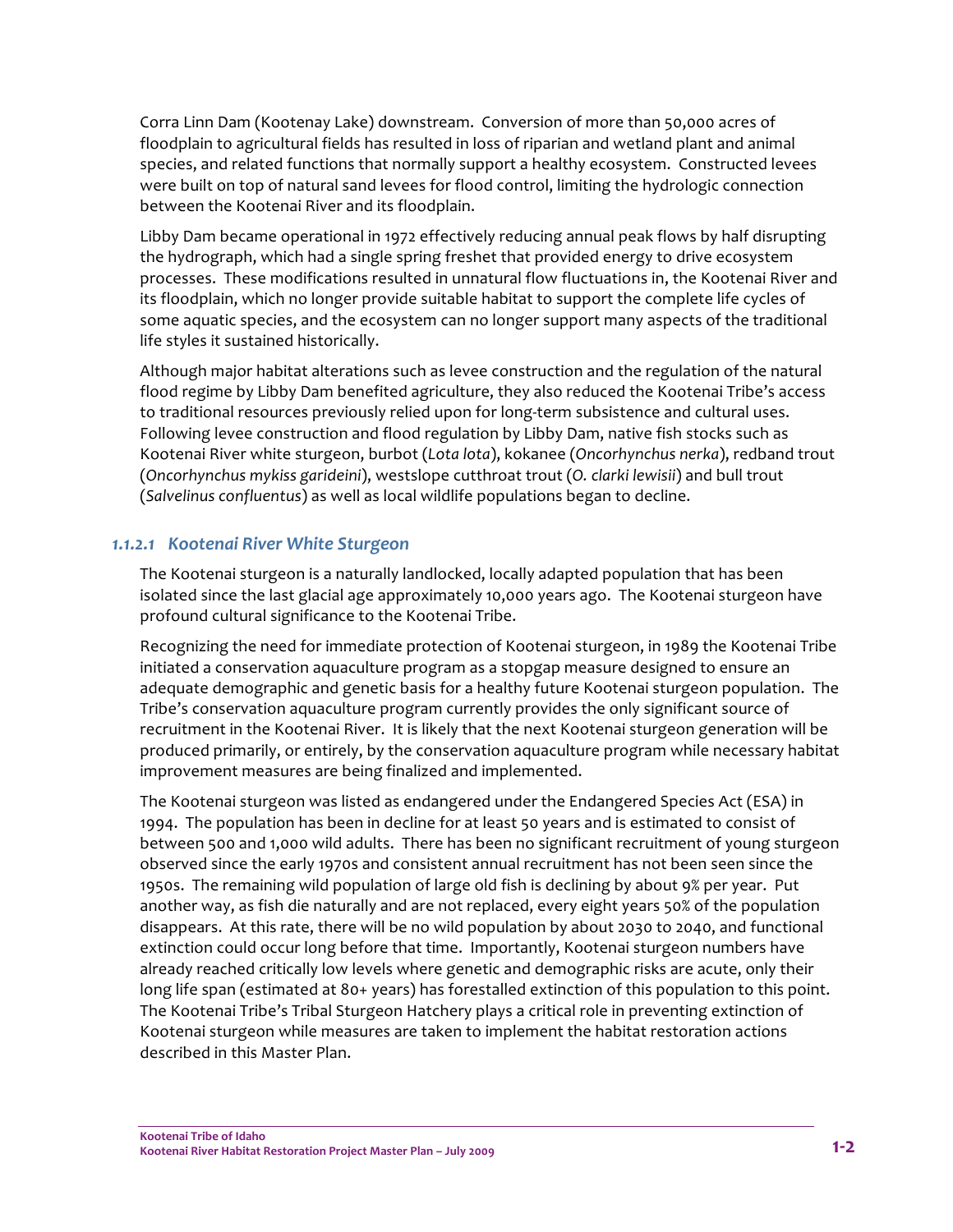The U.S. Fish and Wildlife Service (USFWS) Kootenai River White Sturgeon Recovery Team was convened in 1994 and completed the Recovery Plan for the Kootenai River Population of White Sturgeon in 1999 (USFWS 1999). The recovery plan outlined a four part strategy for recovery including measures to restore natural recruitment, use of conservation aquaculture to prevent extinction, monitoring of survival and recovery, and updates to the recovery plan criteria and objectives as new information becomes available.

|          | Table 1-1. Summary of critical benchmarks related to Kootenai River white sturgeon recovery                                                                                                                                                                                                                                                                                           |
|----------|---------------------------------------------------------------------------------------------------------------------------------------------------------------------------------------------------------------------------------------------------------------------------------------------------------------------------------------------------------------------------------------|
| efforts. |                                                                                                                                                                                                                                                                                                                                                                                       |
| Date     | <b>Benchmarks</b>                                                                                                                                                                                                                                                                                                                                                                     |
| 1980     | Population problems first reported for Kootenai sturgeon (Andrusak 1980)<br>$\blacksquare$                                                                                                                                                                                                                                                                                            |
| 1983     | Recruitment failure reported in Idaho portion of Kootenai River (Partridge 1983)<br>$\blacksquare$<br>Estimated adult population size of 8,000-9,000 fish<br>٠                                                                                                                                                                                                                        |
| 1984     | Idaho sturgeon fishery closed to harvest; catch and release fishery remained open<br>٠                                                                                                                                                                                                                                                                                                |
| 1987     | Comprehensive NPCC Fish and Wildlife Program recommends Kootenai sturgeon measures<br>٠                                                                                                                                                                                                                                                                                               |
| 1988     | Kootenai Tribe Fisheries Department is established<br>٠                                                                                                                                                                                                                                                                                                                               |
| 1988     | $\blacksquare$<br>Kootenai Tribe initiates Kootenai sturgeon studies and program planning                                                                                                                                                                                                                                                                                             |
| 1990     | First Kootenai sturgeon is spawned in makeshift river-bank hatchery and eggs are flown to<br>٠<br>College of Southern Idaho to incubate and hatch                                                                                                                                                                                                                                     |
| 1991     | $\blacksquare$<br>Construction of Kootenai Tribe experimental sturgeon hatchery completed<br>First successful production of progeny from wild Kootenai River broodstock<br>П<br>Recovery of first wild sturgeon eggs<br>٠                                                                                                                                                             |
| 1992     | First release of hatchery-produced fish into the Kootenai River<br>٠                                                                                                                                                                                                                                                                                                                  |
| 1993     | Breeding plan developed for Kootenai River white sturgeon (Kincaid 1993)<br>$\blacksquare$                                                                                                                                                                                                                                                                                            |
| 1994     | Kootenai River white sturgeon listed as federally endangered under ESA<br>٠<br>Hatchery production stopped while under federal review<br>$\blacksquare$<br>Catch and release sturgeon angling prohibited in the Kootenai River in ID and B.C.<br>٠<br>Population abundance estimated at 1,694 fish<br>П<br>USFWS Kootenai River White Sturgeon Recovery Team formed<br>$\blacksquare$ |
| 1995     | Hatchery program reinitiated following ESA listing<br>٠                                                                                                                                                                                                                                                                                                                               |
| 1996     | $\blacksquare$<br>Draft Sturgeon Recovery Plan mandates use of Kootenai Tribal Sturgeon Hatchery (USFWS<br>1996)<br>Adult population abundance estimated at 1,700 fish<br>$\blacksquare$                                                                                                                                                                                              |
| 1997     | $\blacksquare$<br>1997 year class lost due to hatchery equipment failure and inadequacy of initial low cost<br>experimental facility design                                                                                                                                                                                                                                           |
| 1998     | Funding request approved by NPPC and BPA to bring the hatchery facility and equipment up<br>٠<br>to standard                                                                                                                                                                                                                                                                          |
| 1999     | Sturgeon Recovery Plan completed and signed by USFWS Regional Director (USFWS 1999;<br>٠<br>Duke et al. 1999); hatchery upgrades completed<br>KTOI provides funding and direction for B.C. Kootenay Hatchery program to be developed as<br>$\blacksquare$<br>failsafe and additional rearing site<br>Sturgeon tiered flows begin<br>Е                                                 |

Table 1-1 provides a summary of critical benchmarks related to Kootenai sturgeon recovery efforts.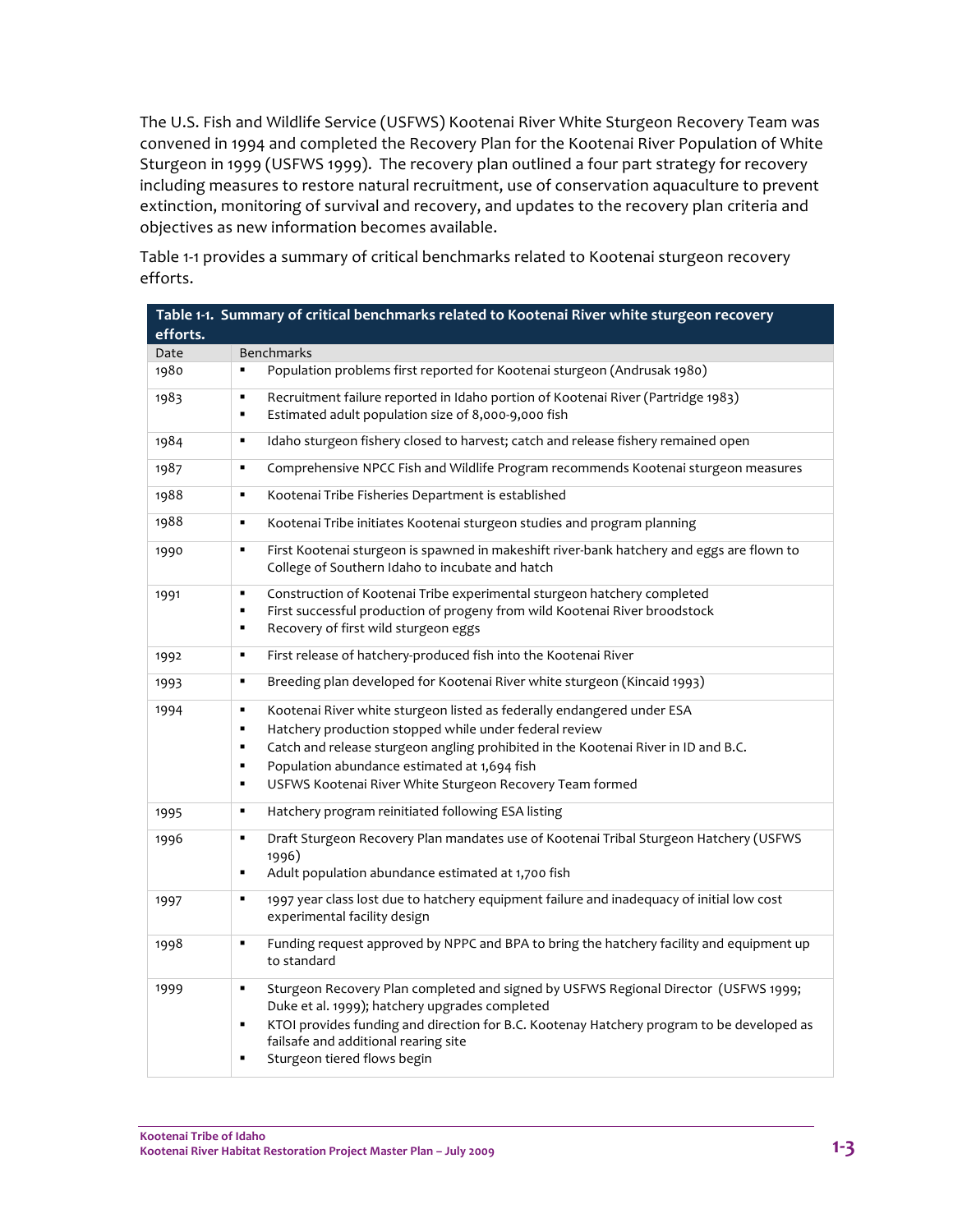|          | Table 1-1. Summary of critical benchmarks related to Kootenai River white sturgeon recovery                                                                                                                                                                                                                                                                                                                                                                                                                                                                                                                                                       |
|----------|---------------------------------------------------------------------------------------------------------------------------------------------------------------------------------------------------------------------------------------------------------------------------------------------------------------------------------------------------------------------------------------------------------------------------------------------------------------------------------------------------------------------------------------------------------------------------------------------------------------------------------------------------|
| efforts. |                                                                                                                                                                                                                                                                                                                                                                                                                                                                                                                                                                                                                                                   |
| Date     | <b>Benchmarks</b>                                                                                                                                                                                                                                                                                                                                                                                                                                                                                                                                                                                                                                 |
| 2000     | Large-scale annual releases of sturgeon begin<br>$\blacksquare$<br>Data collection and river modeling for habitat restoration project begins<br>$\blacksquare$<br>Kootenai Hatchery Genetic Management Plan completed<br>$\blacksquare$<br>Initial genetic analyses (mtDNA) of wild and broodstock groups completed<br>٠                                                                                                                                                                                                                                                                                                                          |
| 2002     | Adult population abundance estimated at 620 fish<br>$\blacksquare$                                                                                                                                                                                                                                                                                                                                                                                                                                                                                                                                                                                |
| 2003     | Mark-recapture studies reveal high wild survival rates of hatchery fish<br>$\blacksquare$<br>VARQ flood control adopted by USACE<br>$\blacksquare$                                                                                                                                                                                                                                                                                                                                                                                                                                                                                                |
| 2004     | Updated demographic study puts extinction without intervention on the calendar<br>$\blacksquare$<br>(Paragamian et al. 2005)<br>Program goals revised to maximize broodstock numbers and releases from dwindling wild<br>$\blacksquare$<br>population (KTOI 2004)<br>Initial microsatellite genetic analysis completed (> 94% of wild alleles represented by<br>$\blacksquare$<br>broodstock to date; Rodzen et al. 2004)<br>Comprehensive Adaptive Conservation Aquaculture Plan completed by Kootenai Tribe and<br>$\blacksquare$<br>subcontractors<br>Kootenai Tribal Sturgeon Hatchery program incorporated into Kootenai Subbasin Plan.<br>٠ |
| 2005     | Adult population abundance estimated at approximately 500 fish<br>$\blacksquare$                                                                                                                                                                                                                                                                                                                                                                                                                                                                                                                                                                  |
| 2006     | Release size (age) increases after monitoring identified poor survival of earlier life stages<br>$\blacksquare$<br>Kootenai Tribe Project Proposal for Kootenai River Habitat Restoration Project, Restore<br>$\blacksquare$<br>Natural Recruitment, Kootenai River White Sturgeon, submitted to Northwest Power and<br>Planning Council (NPCC) and Bonneville Power Administration (BPA) in January<br>Biological Opinion regarding the Effects of Libby Dam Operations on the Kootenai River White<br>٠<br>Sturgeon and Bull Trout released by the USFWS in February (clarified in 2008)                                                        |
| 2007     | Stocking goals are best met with larger fish (age 1+) at release to provide favorable survival<br>٠<br>rates<br>Experiments are implemented with fertilized egg and larval fish releases in high-quality habitat<br>٠<br>upstream from existing spawning sites                                                                                                                                                                                                                                                                                                                                                                                    |
| 2008     | Planning begins for new Twin River Hatchery at the confluence of the Moyie and Kootenai<br>$\blacksquare$<br>Rivers that will provide additional production capacity for sturgeon and burbot help address<br>critical uncertainty regarding imprinting; as well as upgrades and expansion of the existing<br>Tribal Sturgeon Hatchery                                                                                                                                                                                                                                                                                                             |
| 2009     | Kootenai River Habitat Restoration Master Plan completed<br>٠<br>Kootenai River Native Fish Conservation Aquaculture Programs Master Plan completed<br>$\blacksquare$                                                                                                                                                                                                                                                                                                                                                                                                                                                                             |

Although the purpose of this project is to restore habitat in the Kootenai River ecosystem, the status of the endangered Kootenai sturgeon population imposes an urgent timeline. The next 5 to 20 years are critical to the recovery of this population. There may still be an adequate number of reproductive white sturgeon in the Kootenai River population to take advantage of suitable spawning and rearing conditions if appropriate habitat is quickly identified and restored. However, if timely action is not taken, the wild population will continue to decline and mature fish will find it increasingly difficult to find mates. At some point, the few remaining fish will no longer be adequate to affect recovery and critical components of the native diversity will be lost. Without intervention, functional extinction will occur well before the last wild fish dies.

# **1.1.3 Project location**

The Kootenai River Habitat Restoration Project will be implemented in the Idaho portion of the Kootenai subbasin. The project area consists of a 55‐mile reach of the Kootenai River that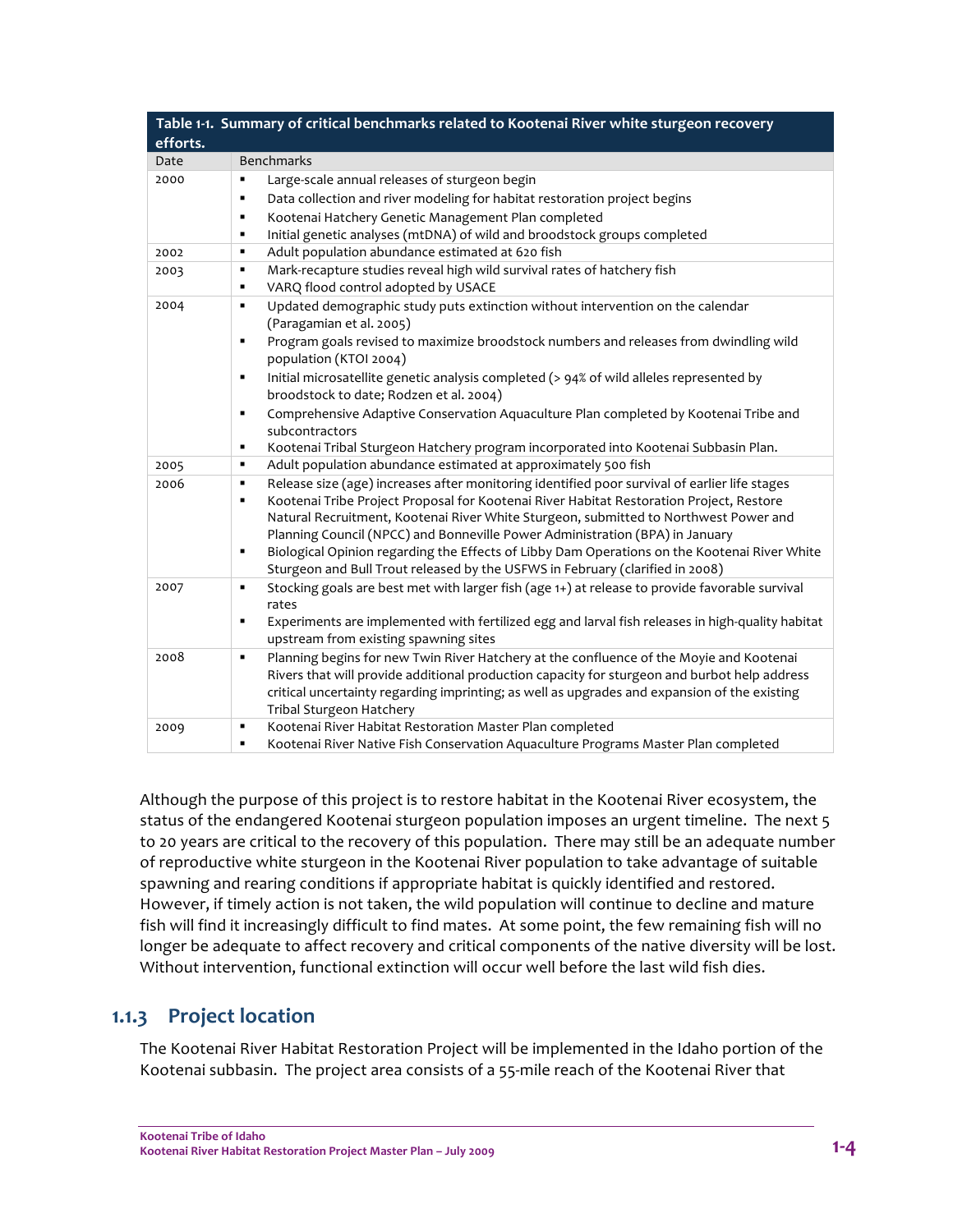extends from the confluence of the Moyie and Kootenai rivers, downstream to the international border.

For the purposes of this Master Plan, the project area is divided into three major river reaches based on their unique geomorphic properties: the Braided Reaches, Straight Reach and Meander Reaches. The Braided and Meander reaches are each further delineated into two sub‐reaches. Reaches are described below in reference to river miles (RM). The river miles presented below represent defined locations along the river that were identified at a point in time. Because the river has shifted over time, actual lengths of reaches are usually slightly different than the calculated difference between two river mile designations (for example, the Straight Reach is 1.1 miles long if measured along the thalweg, but it extends from RM 152.7 to 151.7).

Figure 1.1 shows the project area in the context of the Kootenai subbasin.

### **Braided Reaches 1 and 2**

Braided Reach 1 extends nearly 4 river miles (RM 160.9 to RM 156.2 from the Moyie River confluence downstream to the upstream extent of the backwater influence from Kootenay Lake. Braided Reach 2 extends approximately 2.2 river miles (RM 156.2 to RM 152.7) from the upstream extent of the backwater, downstream to the U.S. Highway 95 Bridge.

### **Straight Reach**

The Straight Reach extends 1.1 river miles (RM 152.7 to RM 151.7) from the U.S. Highway 95 Bridge downstream to Ambush Rock.

## **Meander Reaches**

The combined Meander Reaches extend from the downstream end of Ambush Rock to Kootenay Lake. Meander Reach 1 begins at Ambush Rock and extends 9.7 river miles (RM 151.7 to RM 141.8) downstream to slightly below Shorty's Island. Meander Reach 2 spans 35.5 miles (RM 141.8 to RM 105.9) from the end of Meander Reach 1 to the international border.

The federally designated Kootenai River white sturgeon critical habitat is included in the project area and spans 18.3 river miles from upstream of Bonners Ferry (RM 159.7) to downstream to below Shorty's Island (RM 141.4) (USFWS 2008). The critical habitat reach spans a portion of the Braided Reaches, the entirety of the Straight Reach, and the upstream portion of the Meander Reaches.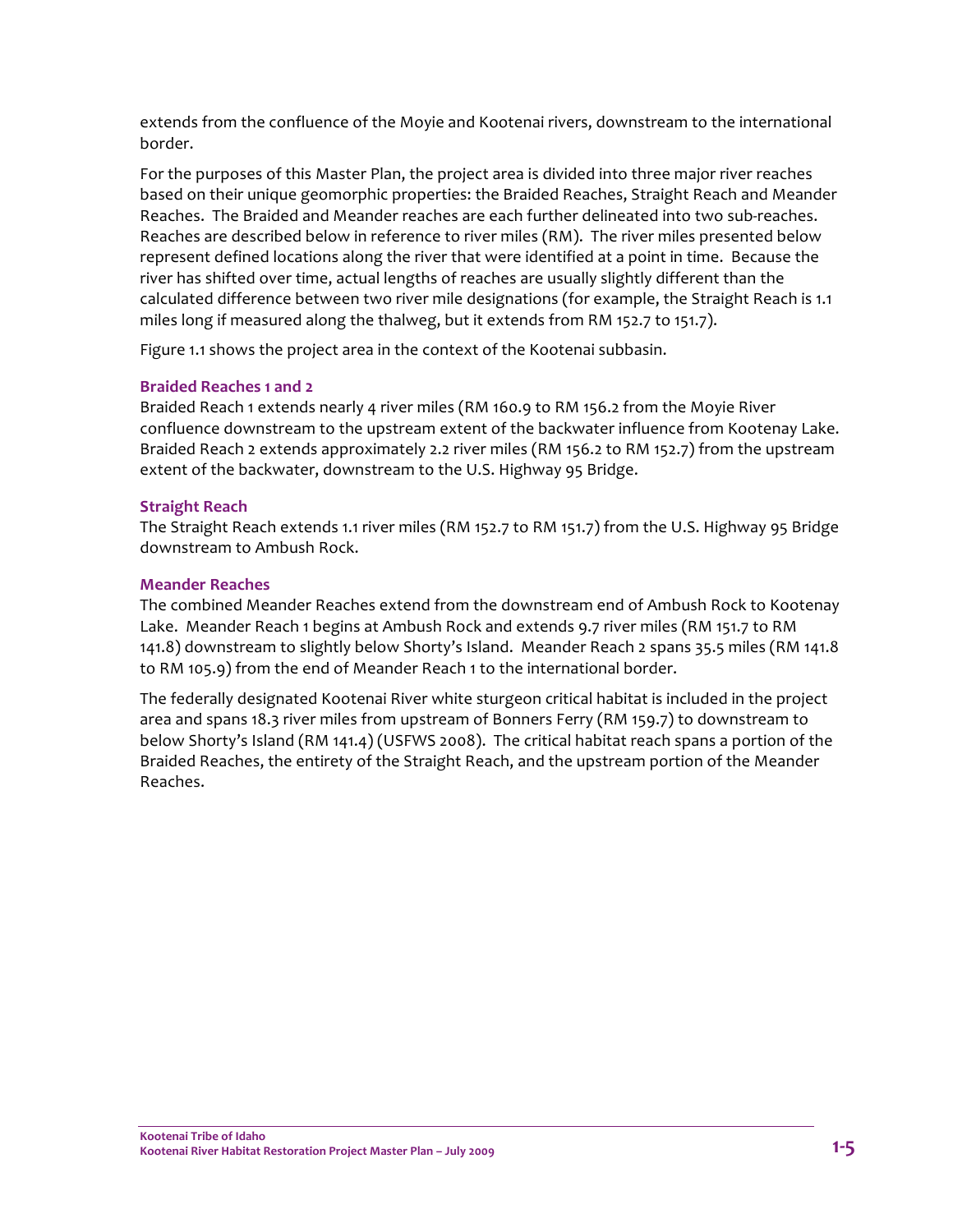

**Figure 1‐1. Project location within Kootenai Subbasin.**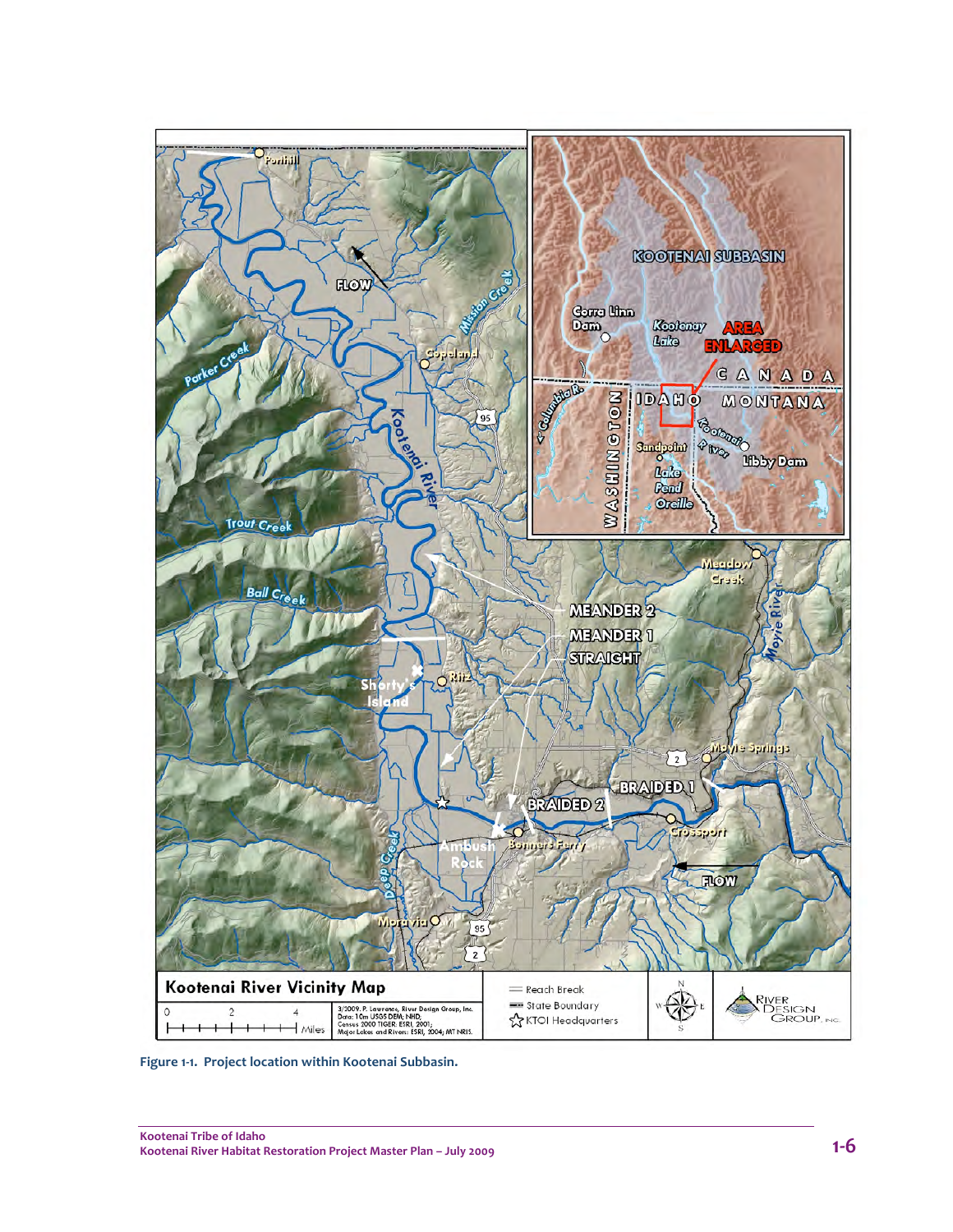# **1.1.4 Relationship to Other Projects in the Kootenai Subbasin**

Because there are many interrelated factors that may be contributing to greater or lesser extents to the Kootenai sturgeon population's decline, and because of the urgent need for action, the Kootenai Tribe in coordination with multiple agency partners has embraced an ecosystem‐based adaptive management approach to restoration actions in the Kootenai subbasin. This ecosystem‐based approach is also critical to restoring and maintaining all life stages of other aquatic focal species.

In 2004, the Kootenai Tribe participated in a multi‐agency adaptive management workshop to develop a long‐term adaptive management framework for the Kootenai subbasin. The resulting 20‐year adaptive management framework is a work in progress that includes aquatic, riparian, terrestrial and avian components and has helped to guide implementation of coordinated ecosystem restoration projects in the Kootenai subbasin.

A summary of other Kootenai subbasin projects and activities that complement the Kootenai River Habitat Restoration Project described in this Master Plan is provided below. In addition, Table 1‐2 shows the relationship of individual projects to the ecosystem component they address, target benefits, amount of time before benefits are realized, potential negative effects, and monitoring requirements. Table 1‐1, also provides additional context for the Kootenai Tribe's aquaculture program's critical role the recovery of Kootenai sturgeon.

### **Native Fish Restoration and Conservation Aquaculture Program**

Beginning in 1989 as a small experimental white sturgeon hatchery, this program has evolved to include many aspects of native fish restoration and aquaculture for native white sturgeon, burbot, and kokanee. The release of young Kootenai sturgeon juveniles from the Kootenai Tribal Sturgeon Hatchery has helped to prevent extinction of this important species while habitat restoration activities presented in this Master Plan are planned, evaluated and implemented. The Kootenai Tribe is currently submitting a proposal through the NPCC's Three‐Step Review Process to fund critically needed improvements to the Tribal Sturgeon Hatchery at Bonners Ferry, and to construct a new facility at Twin River on Tribally owned lands to support expanded production objectives to allow Kootenai sturgeon to imprint on waters further upstream. The new Twin Rivers hatchery facility will also allow the Tribe to implement a Kootenai River native burbot conservation aquaculture program.

### **Kootenai River Ecosystem Improvement Project**

This project, which was initiated in 1994, involves a comprehensive biomonitoring program designed to document baseline ecological conditions in the Kootenai River. The project includes monitoring of water quality, algal, invertebrate, and fish community conditions. Also, under this project large‐scale nutrient restoration experiments are being conducted in the South Arm of Kootenay Lake, and in the Kootenai River, beginning in 2004 and 2005 respectively.

### **Libby Dam Operational Loss Assessment Project**

The Tribe's ancestral lands and the fish and wildlife resources the Tribe relied upon for subsistence are in areas downstream from Libby Dam. The purpose of this project is to quantify and mitigate the ecological losses due to the operation of Libby Dam in such a way that the methodologies and assessment framework are transferable to other areas in the Columbia Basin.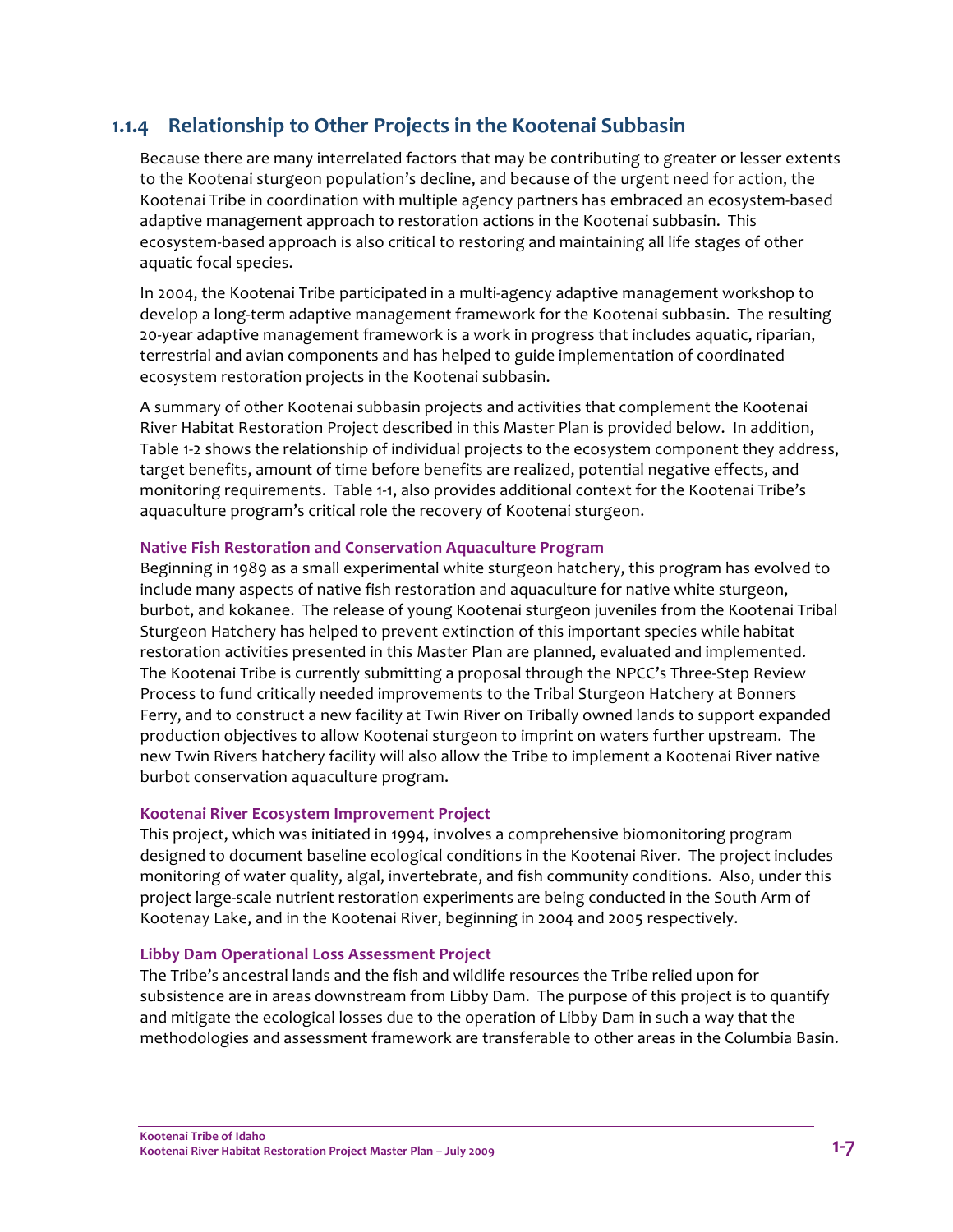### **Wildlife Mitigation Project**

Through implementation, this project protects, enhances, and mitigates wetland and riparian wildlife habitats as part of ongoing mitigation for construction impacts associated with the Albeni Falls hydroelectric project within the Kootenai Tribe's ancestral lands.

### **Kootenai River Valley Wetlands and Riparian Conservation Strategy**

This strategy contains information about local issues and concerns, wetland/riparian areas, educational opportunities, and provides approaches to coordinate and link together conservation programs, community needs, and economic, social, and natural resources interests. These elements function together to ensure a comprehensive approach that emphasizes community involvement.

### **Reconnect Kootenai River with the Historical Floodplain**

This project involves investigating the feasibility of actions to reconnect the Kootenai River with its historical floodplain based on ecosystem restoration principles. Investigations have specifically targeted the restoration of selected tributaries to their original channel.

### **Tributary Restoration**

The Tribe is applying a model watershed approach to habitat restoration of selected tributaries to the Kootenai River tributaries that includes community driven initiatives, scientific assessment and restoration techniques to reestablish native riparian vegetation, aquatic insects, and native trout and kokanee salmon habitats and populations.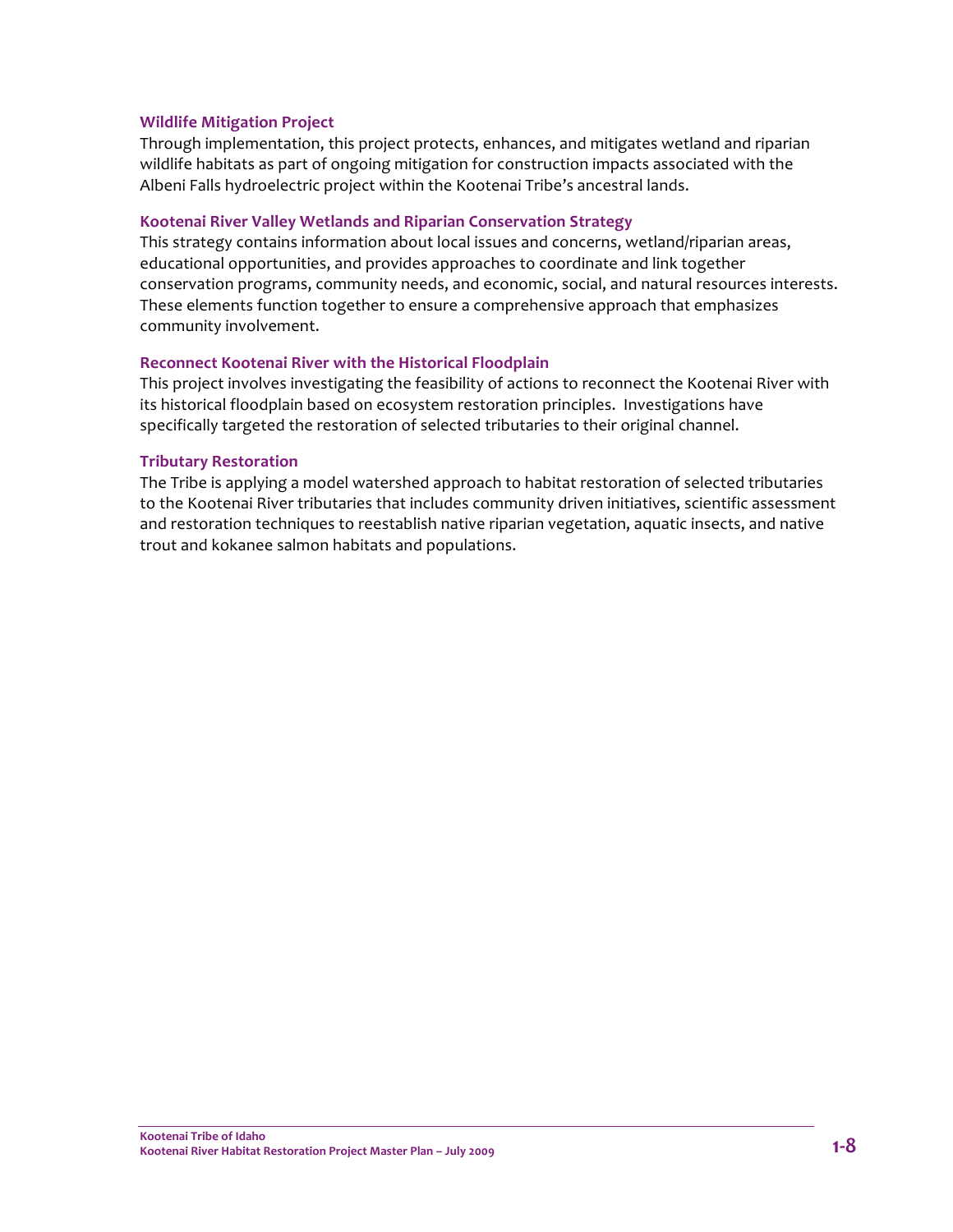| Table 1-2 Relationship among projects funded by BPA in the Kootenai subbasin and the ecosystem adaptive management program component they address. |                                                                                                  |                                                                                                                                            |                                                                                                                                 |                                                                                                                               |                                                                                                                                                   |                                                                                                                                                                                |
|----------------------------------------------------------------------------------------------------------------------------------------------------|--------------------------------------------------------------------------------------------------|--------------------------------------------------------------------------------------------------------------------------------------------|---------------------------------------------------------------------------------------------------------------------------------|-------------------------------------------------------------------------------------------------------------------------------|---------------------------------------------------------------------------------------------------------------------------------------------------|--------------------------------------------------------------------------------------------------------------------------------------------------------------------------------|
| <b>BPA Project #</b>                                                                                                                               | 199404900<br>198806500                                                                           | 199404900<br>199500400<br>198806400                                                                                                        | 198806400<br>198806500                                                                                                          | 200200200<br>198806500<br>198806400                                                                                           | 198806500<br>199500400<br>200715200                                                                                                               | 200200800<br>200201100                                                                                                                                                         |
| Ecosystem<br>Component:                                                                                                                            | Kootenai River<br>nutrient restoration                                                           | Transboundary<br>nutrient restoration,<br>kokanee introductions.<br>tributary restoration<br>and enhancement                               | White sturgeon<br>and burbot<br>conservation<br>aquaculture                                                                     | <b>Habitat modification</b><br>to improve sturgeon<br>spawning and<br>recruitment                                             | <b>Ecosystem restoration flows -</b><br>winter low, naturalized spring<br>runoff peaking, summer stable<br>or gradually declining summer<br>flows | Flood plain<br>reconnection and<br><b>Operational Loss</b><br><b>Assessments</b>                                                                                               |
| <b>Target Benefit</b>                                                                                                                              | Aquatic, riparian<br>communities,<br>increased growth,<br>survival, and<br>biological. condition | Kokanee, burbot,<br>sturgeon, trout;<br>Aquatic, riparian<br>communities                                                                   | Addresses stock<br>limitation,<br>genetic<br>conservation,<br>demographic<br>safety net                                         | Increase survival of<br>eggs, larvae.<br>Increase in habitat<br>complexity and<br>resiliency                                  | Sturgeon and burbot<br>recruitment, salmonid<br>recruitment, cottonwood<br>recruitment, natural floodplain<br>processes                           | Lentic, lotic, riparian and<br>terrestrial communities,<br>all trophic levels                                                                                                  |
| <b>Potential Negative</b><br>Effects                                                                                                               | Stimulation of non-<br>target species.                                                           | Stimulation of non-<br>target species.                                                                                                     | Overstocking<br>could limit wild<br>production,<br>however no<br>natural<br>recruitement<br>has been<br>observed for<br>decades | Possible unintended<br>hydraulic<br>consequences                                                                              | Seepage at higher flows, cooler<br>water temperatures inhibit<br>sturgeon spawning, reduced<br>productivity in reservoir (not<br>refilled)        | Possible unintended<br>hydrologic<br>consequences                                                                                                                              |
| Required Time to<br>See Effect                                                                                                                     | Periphyton -weeks<br>Inverts-months, Fish<br>$= 2 - 3$ yrs,                                      | Kokanee, 1-3 years                                                                                                                         | Variable<br>depending on<br>life stage and<br>objective                                                                         | In-season detection of<br>larvae, 2+ yrs to fully<br>recruit to gill nets; 30+<br>years for population<br>effect for sturgeon | In-season detection of larvae, 2+<br>yrs to fully recruit to gill nets,<br>30+years for population effect<br>for sturgeon                         | Lower trophic levels-<br>responses within<br>summer season, higher<br>trophic level responses<br>across years                                                                  |
| Monitoring<br>Requirements                                                                                                                         | All taxa responses<br>in Kootenay Lake<br>and lower Kootenai<br>River                            | All taxa responses in<br>tributaries and<br>Kootenay Lake Stream<br>and riparian habitat<br>health and condition<br>estimators and metrics | Survival, growth<br>and biological<br>condition                                                                                 | Recruitment<br>magnitude and<br>frequency. Evaluation<br>of ecological and<br>physical parameters in<br>newly created habitat | Recruitment magnitude and<br>frequency. Ecological condition<br>and biological productivity of<br>post-treatment communities<br>and functions     | Nutrient availability and<br>habitat heterogeneity<br>contributions. Ecological<br>condition and biological<br>productivity of post-<br>treatment communities<br>and functions |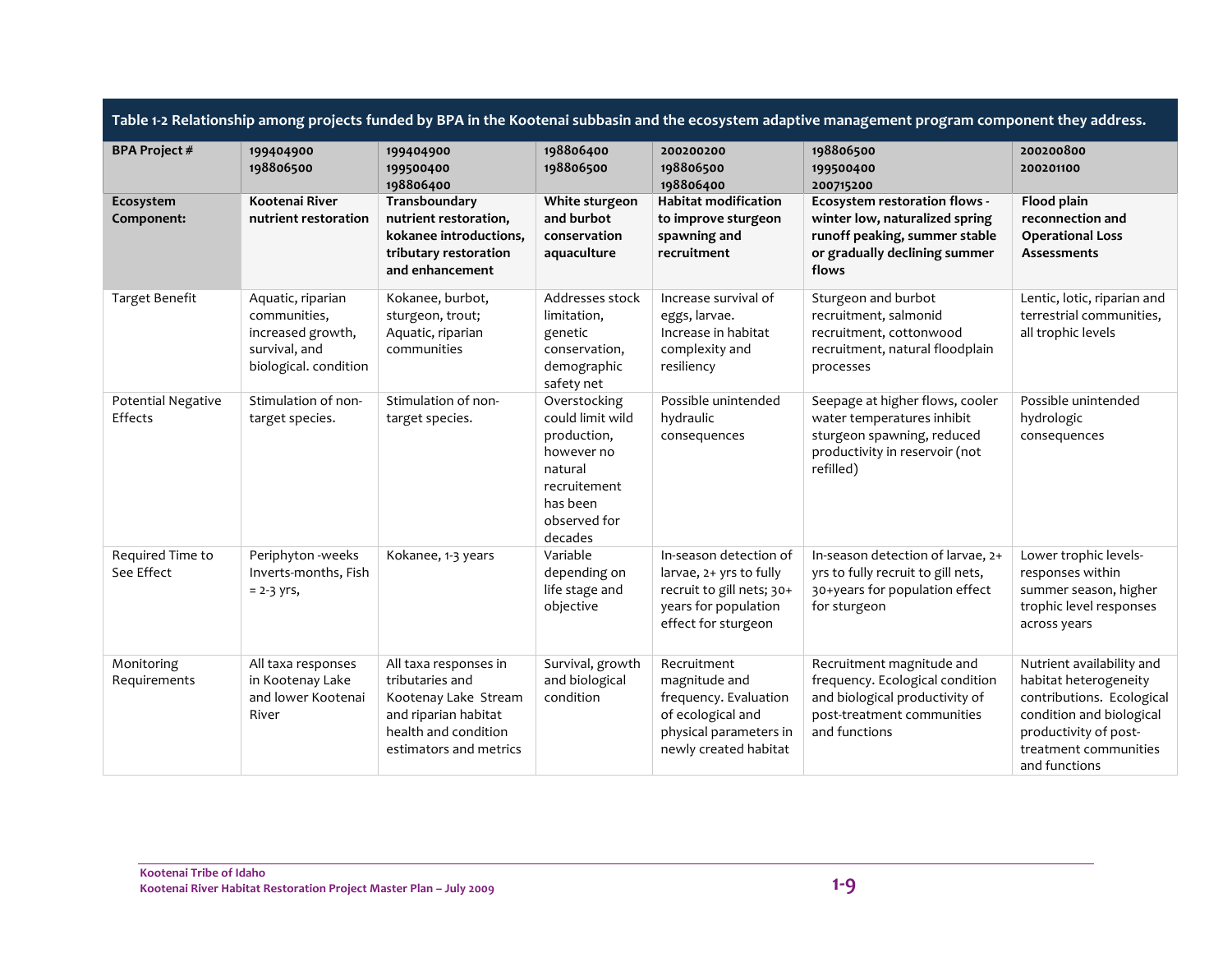# **1.2 Project Background and History**

Section 1.2 summarizes project background and history relative to BPA project number 200200200, under which this Master Plan is being funded and developed.

# **1.2.1 Data Collection and Analysis Prior to Project start**

Many individuals and agencies have played a critical role in collecting and analyzing data necessary to understanding the Kootenai River ecosystem. Following is a summary of data collection and analysis that contributed significantly to this project and other projects in the Kootenai subbasin:

- During 1997, the U.S. Geological Survey (USGS) began studying the hydraulic and sediment characteristics of Kootenai sturgeon spawning habitat near Bonners Ferry. An acoustic Doppler current profiling survey was completed during 1997 to characterize the spatial distribution of stream velocities upstream, within, and downstream from the white sturgeon spawning habitat. Results were published in Lipscomb et al. (1997).
- During 1998, USGS and Idaho Department of Fish and Game (IDFG) personnel conducted a seismic‐subbottom‐profiling reconnaissance of Kootenai River substrate and sediments in the white sturgeon spawning area to define and characterize the lithology of shallow streambed sediments in habitat areas important to sturgeon spawning (Barton 1998).
- During 2000, USGS collected 35 3.5-meter long vibracores and collected seismic subbottom profiles in the USFWS‐defined white sturgeon critical habitat reach of the Kootenai River.
- During 2001, USGS analyzed changes in the channel substrate, suspended sedimenttransport, and channel geometry in the white sturgeon spawning habitat near Bonners Ferry.

# **1.2.2 Project Implementation from 2002 Through 2005**

The Kootenai Tribe submitted a proposal in 2001 to the NPCC, and received funding from BPA to implement a project entitled, Assess Surface‐Water Flow And Feasibility of Enhancing White Sturgeon Spawning Substrate Habitat, in Kootenai River (project # 200200200). The Tribe sponsored the project, which was developed by the USGS and other entities as a collaborative interagency effort. From 2002 through 2006 USGS continued as lead investigator on behalf of the Tribe and accomplished the following:

■ During 2002, the USGS began to construct a suite of hydraulic and sediment-transport models including: 1) a 1‐dimensional hydraulic model of the 105‐kilometer reach of the Kootenai River in Idaho, 2) a 1‐dimensional sediment‐transport model encompassing a 24‐ kilometer reach of the Kootenai River including the 18‐kilometer Critical Habitat reach downstream of Bonners Ferry, and 3) a 10‐kilometer multi‐dimensional flow model encompassing the dominant spawning locations within the Critical Habitat reach. Data collection in support of model construction and validation included: 1) detailed mapping of channel geometry suitable for both 1‐dimensional and multi‐dimensional models, 2) detailed velocity profiles of 17 cross‐sections within the 10‐kilometer multi‐dimensional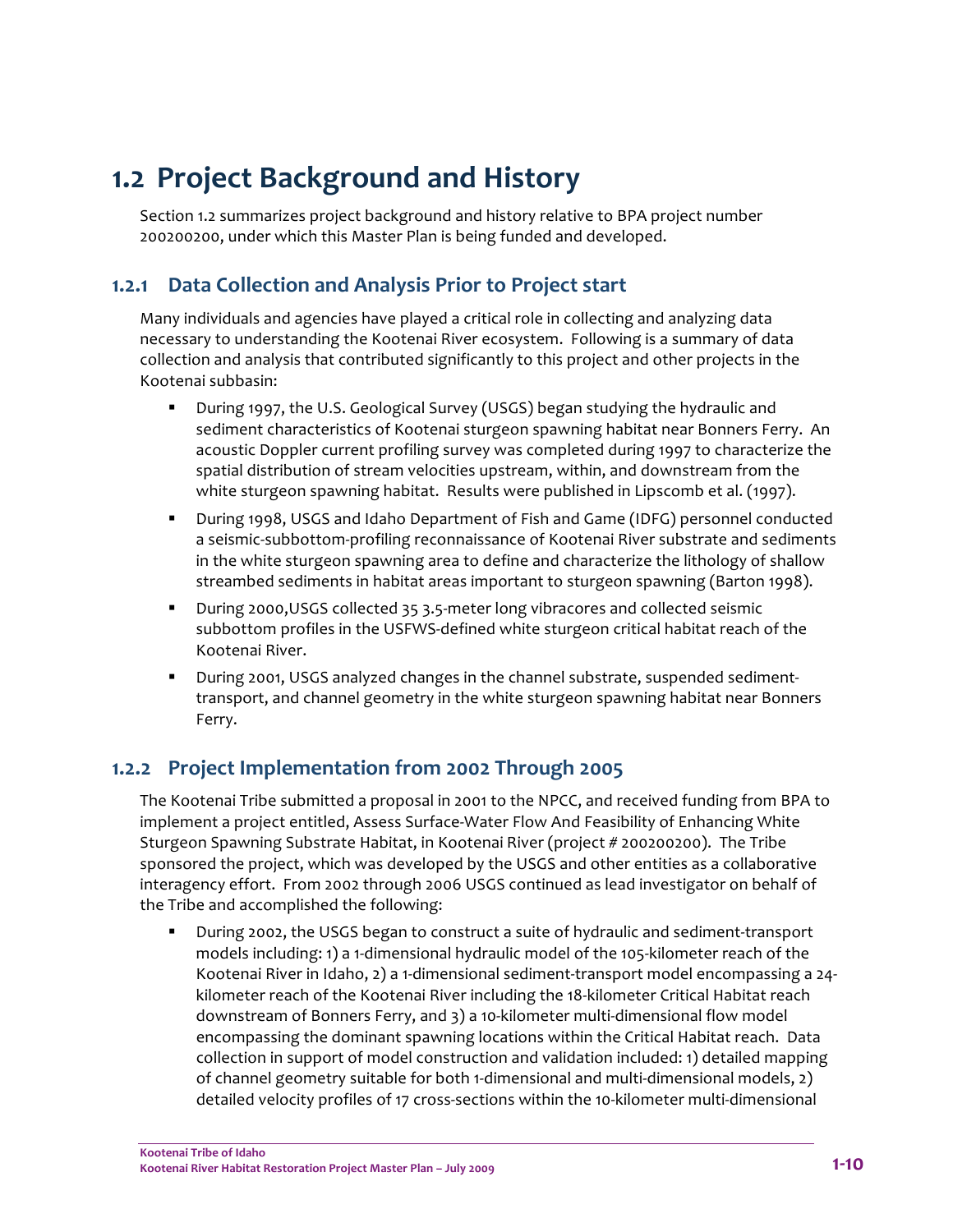modeling reach, 3) suspended‐sediment samples to support development of suspended‐ sediment rating curves, and 4) select cross-sectional and longitudinal profiles over a range of flows to determine changes in cross-section geometry and dune geometry respectively. One abstract involving project work was published during 2002.

- During 2003, the USGS continued to develop, calibrate and validate the hydraulic models and collected additional channel geometry data in support of model refinement. Stage and velocity were monitored at the Tribal Hatchery gaging site. A report characterizing channel substrate and changes in suspended sediment‐transport and channel geometry within the white sturgeon spawning reach in the Kootenai River following the closure of Libby Dam was published during 2003 (http://id.water.usgs.gov/public/reports.html).
- During 2004, the 10‐kilometer multi‐dimensional hydraulic model calibration and validation was completed and a preliminary analysis of spatial correlations between model‐simulated velocity and depth and field collected spawned egg locations was completed. USGS prepared a report on the surveyed cross‐sections of the Kootenai River between Libby Dam, Montana, and Kootenay Lake, British Columbia (Barton et al. 2003; http://id.water.usgs.gov/public/reports.html). Two additional abstracts involving this work were published during 2004.
- During 2005, the USGS completed the 105-kilometer 1-dimensional hydraulic model of Kootenai River in Idaho, the 24‐kilometer 1‐dimensional sediment‐transport model, and the 18-kilometer multi-dimensional hydraulic model of the Critical Habitat reach. During this period the extended multi‐dimensional model was completed (Barton et al. 2005). As well as providing the spatial distribution of velocity, depth and sediment mobility over a range of flows, the multi‐dimensional hydraulic model has been used to gain insight into the hydraulic cues the white sturgeon use to spawn (McDonald et al. 2005). These three hydraulic and sediment‐transport models for the Kootenai River are found at: http://id.water.usgs.gov/public/reports.html.

The extensive data collection, analysis and modeling work completed by the USGS on behalf of the Kootenai Tribe laid the groundwork for the transition of the Tribe's project #200200200 to the current habitat restoration focus reflected in this Master Plan. These foundational data collection and analysis activities were critical to the development of this Master Plan, as were contributions of many collaborating agency, private sector, and academic scientists and researchers.

# **1.2.3 Master Plan Development**

In 2005, the Kootenai Tribe submitted a proposal to the NPCC titled, *Restore Natural Recruitment, Kootenai River White Sturgeon* (a continuation of project #200200200). In late 2006, the Tribe received approval and initiated formal project planning to develop this Master Plan. At that time, the Tribe changed the title of the project to the *Kootenai River Habitat Restoration Project* to more accurately reflect this project's ecosystem-based approach.

From 2007 through early 2009 the Kootenai Tribe, in coordination with their consultants, identified and collected additional specific data necessary to develop and confirm the conceptual feasibility of various restoration treatments and designs, conducted additional analysis and modeling associated with conceptual design and feasibility assessments (see appendices A, B, C, and E), and developed the content of the Master Plan.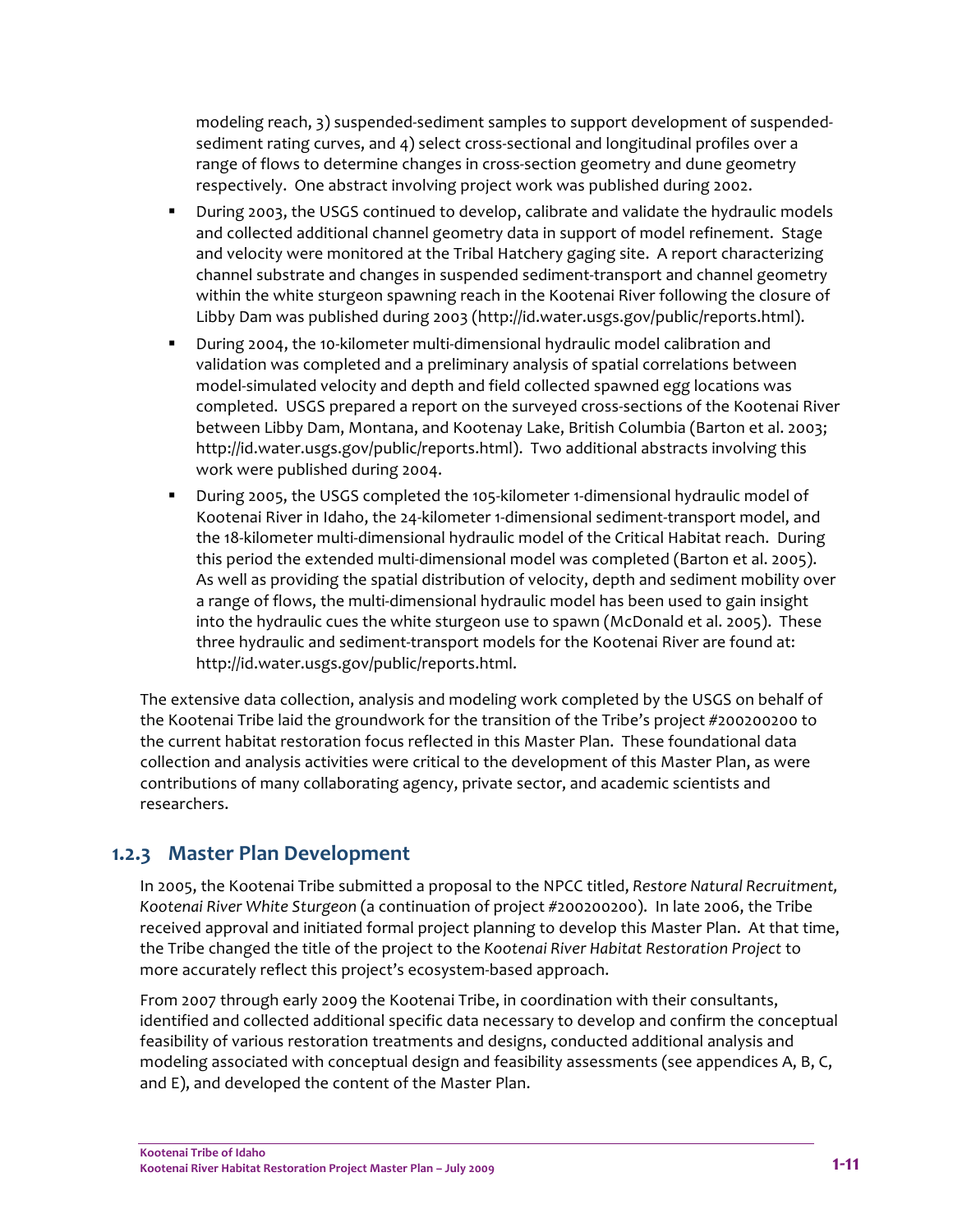To facilitate communication, coordination, policy guidance, and technical integration among disciplines, agencies and stakeholders the Tribe established advisory and technical committees early in the project planning stages. These included the following:

- Project management includes contractors to the Tribe; responsible for project oversight and coordination, procurement and contracting assistance, and project management.
- **•** Design team includes contractors to the Tribe; responsible for developing the conceptual restoration framework presented in this Master Plan.
- **Kootenai Habitat Policy Team includes appointed policy level representatives from the** Kootenai Tribe, Confederated Salish and Kootenai Tribes, federal agencies, British Columbia, and the states of Idaho and Montana; they provide ongoing policy guidance, coordination and help resolve critical issues as they arise.
- **Interdisciplinary technical advisory group participation varied based on need for input** or coordination on specific topics. Included participation of various project contractors, and technical representatives from BPA, USACE, USFWS, USGS, IDFG, Montana Fish Wildlife & Parks (MFWP), and British Columbia (B.C.) Ministry of Environment (BCMoE). Their role was to provide technical input and review, assist in development of potential habitat treatments, evaluative tools, and review drafts of the Master Plan.
- Internal "peer" reviewers includes individuals representing a range of technical disciplines and organizational affiliations. They were invited to participate in technical reviews of two draft versions of the Master Plan.

In late 2008, the Tribe distributed a partially completed draft of the Master Plan for an internal technical "peer," co-manager and agency review. Based on input gathered from this review, the Tribe and their consultants substantially reorganized and revised the Master Plan.

A second revised draft document was distributed for another internal technical review round in May of 2009. The response to the second draft was very positive with most reviewers acknowledging improved document organization, improved clarity of project purpose and improved goals and objectives. In addition to noting the document strengths, several reviewers identified improvements that could still be made to the Master Plan. Many of these suggestions were incorporated into this document; however, others are best deferred to the next phases of the project.

## *1.2.3.1 Purpose of the Master Plan*

This Master Plan provides a conceptual feasibility analysis and design framework for the proposed Kootenai River Habitat Restoration Project. It is intended to:

- 1. Communicate the project purpose, goals and objectives to a broad range of audiences including Tribal members, state and federal agencies, local governments and communities, non‐governmental organizations, local businesses and industry, local landowners, interested stakeholders and members of the public;
- 2. Identify limiting habitat factors, describe restoration strategies, and identify a toolbox of restoration treatments that will address limiting factors; and
- 3. Identify how decisions will be made about where restoration projects should be implemented within the project area, how much restoration might cost, how decisions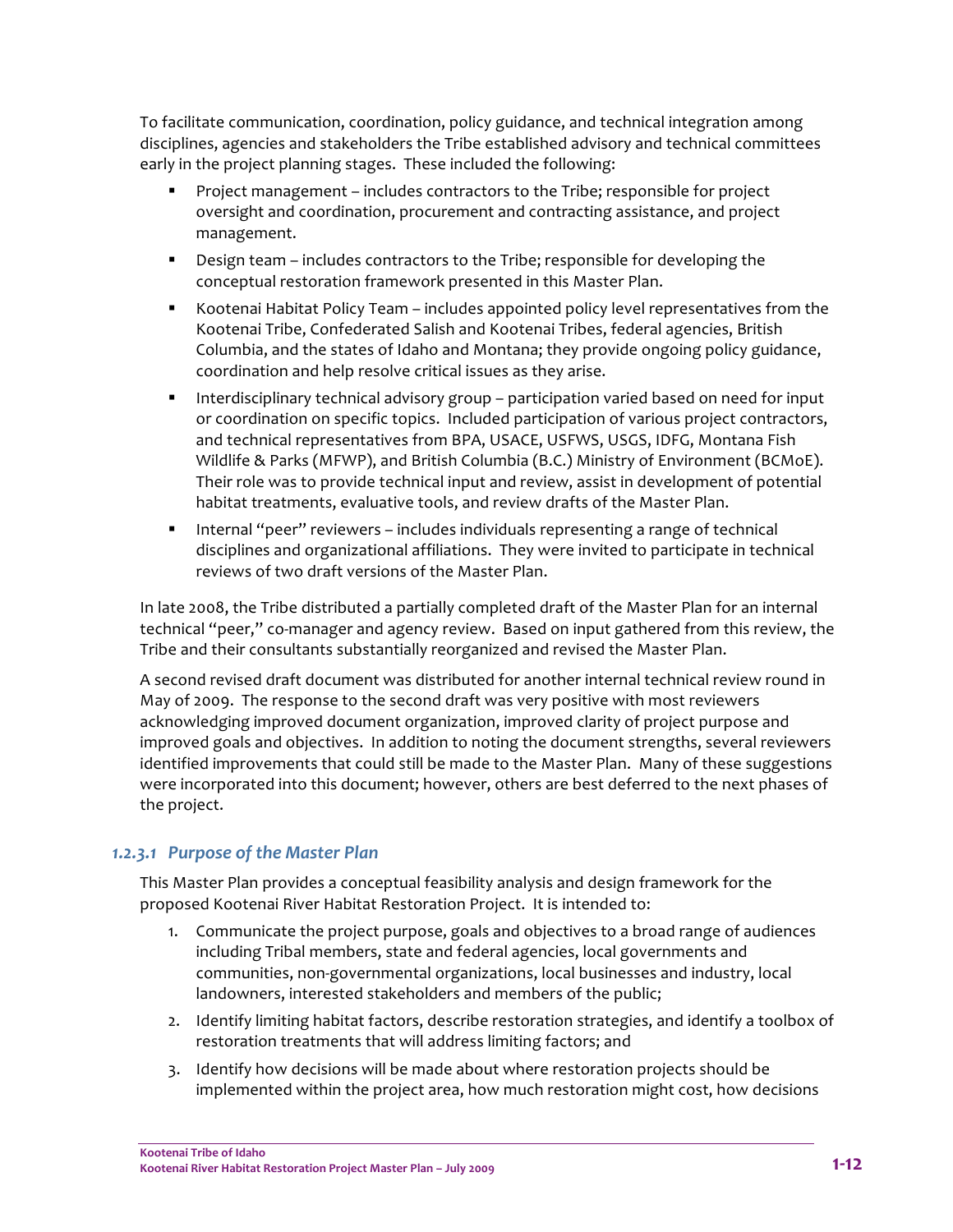will be made with respect to project sequencing, and how monitoring information will be used to support the decision‐making process and determine treatment effectiveness.

The main focus of this Master Plan is to provide a framework for identifying, refining and implementing restoration actions in a collaborative manner that takes into account related restoration programs and includes a mechanism for incorporating new information into the decision-making process (i.e., adaptive management—see Chapter 6). This Master Plan also identifies specific data gaps that need to be addressed in order to further ascertain feasibility and refine the design of habitat actions (Chapter 9).

Chapter 9 describes planned next steps after completion of the Master Plan including additional targeted data collection, and preliminary and final design activities.

# **1.3 Project Vision, Goals and Objectives**

Section 1.3 describes the Kootenai Tribe's vision, ecosystem restoration philosophy, and project goals and objectives.

# **1.3.1 Vision**

Kootenai Tribe elders pass down the history of the beginning of time, which tells that the Kootenai people were created by Quilxka Nupika, the supreme being, and placed on earth to keep the Creator‐Spirit's Covenant – to guard and keep the land forever. The Kootenais have never lost sight of their original purpose as guardians of the land.

The Kootenai Tribe envisions the Kootenai River and its floodplain as a healthy ecosystem with clean, connected terrestrial and aquatic habitats, which fully support traditional Tribal uses and other important societal uses. The Tribe recognizes that protection of the environment, including recovery of Kootenai River white sturgeon needs to occur within the context of a sustainable local community and economy. Towards this end the Kootenai Tribe is committed to developing innovative and collaborative approaches to shared guardianship of the land.

In developing and implementing approaches to Kootenai River habitat restoration and related programs aimed at Kootenai sturgeon recovery, the Tribe will continue to emphasize a collaborative approach that takes into consideration the needs and values of our region. The Kootenai Tribe believes that cooperation among all groups with a stake in the region is the only way to ensure the sound and prosperous future of the Kootenai subbasin.

Because the entire ecosystem has been altered for decades, much has been lost. However, the Tribe looks to the future with the hope that native fish and wildlife may once again inhabit the Kootenai drainage in abundance. Much of this hope rides on the rapidly advancing field of ecological restoration and the Tribe recognizes there are a variety of schools of thought among restoration practitioners and researchers. The following section describes the Tribe's philosophy of ecosystem restoration.

# **1.3.2 Ecosystem Restoration Philosophy**

Ecological restoration can be defined as the process of assisting the recovery of an ecosystem that has been degraded, damaged or destroyed (SER 2004). The Society for Ecological Restoration (2004) defines a restored ecosystem as one containing sufficient biotic (living) and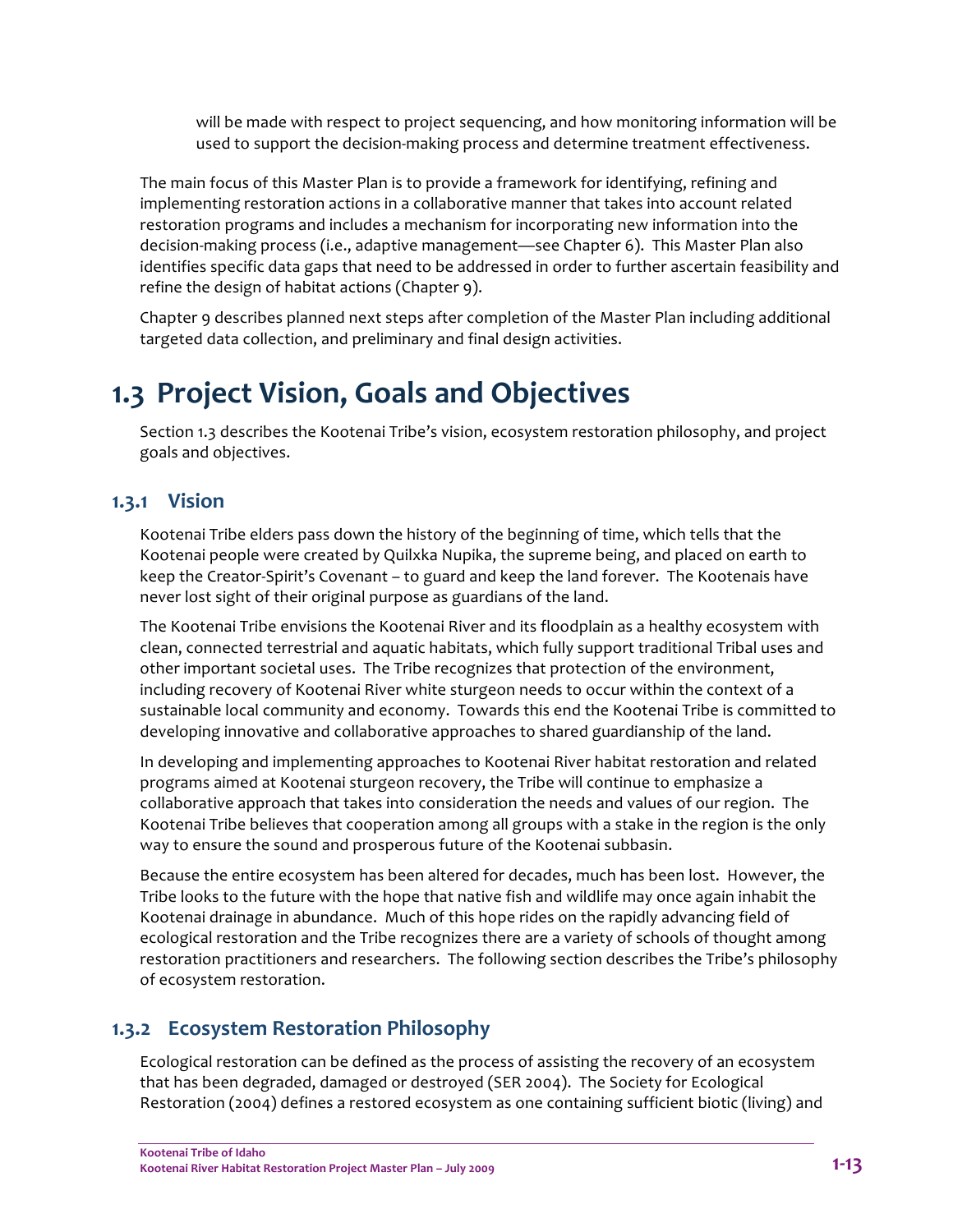abiotic (non‐living) resources to continue its development without further assistance and that will sustain itself structurally and functionally, demonstrate resilience to normal ranges of disturbance and interact with contiguous ecosystems in terms of biotic and abiotic flows and cultural interactions. This Master Plan is based on a restoration approach that emphasizes a holistic, multidisciplinary approach to evaluating and restoring ecosystem function and structure. The concepts of ecosystem function and structure are closely intertwined and both include abiotic and biotic elements and processes.

This philosophy emphasizes the need for improving or re‐establishing both the structural components and the functions of the river ecosystem to restore the conditions necessary to create and maintain habitat benefiting a range of species in dynamic environments. Species are often the most noticeable symptom of ecosystem decline, but the holistic ecosystem approach to restoration focuses on system‐wide stressors and interactions that are responsible for those declines. Within this Master Plan, we refer to these system-wide stressors as limiting factors. By identifying combinations of restoration strategies to address multiple limiting factors, we incorporate the idea that an ecosystem is made up of a diverse set of interacting components such that no single restoration action will restore the ecosystem.

This philosophy is consistent with the NPCC's Fish and Wildlife Program's Habitat Strategies, one of which states, 'Restore Ecosystems, Not Just Single Species'. This strategy recognizes that increasing the abundance of single populations may not, by itself, result in long‐term recovery and that restoration efforts must focus on restoring habitats and developing ecosystem conditions and functions that will allow for expanding and maintaining diversity within and among species. Taking this approach to restoration will help sustain a system of robust populations in the face of environmental variation (NPCC 2009).

A central premise of an ecosystem‐based approach to restoration is that restoration should create conditions that will sustain natural processes and prevent the system's further degradation while simultaneously conserving its native plants and animals. Given that ecosystems are in constant flux and that there is no single correct condition, this philosophy accepts the possibility of a number of responses, trajectories or end points for restoration actions. However, in a restored system, this flux would happen within the bounds of a most probable state (Leopold 2004). This concept, based on observations of unimpeded ecosystem processes, suggests that riverine systems achieve a relatively stable form over time based on a balanced distribution of energy throughout the system. Within the most probable state, constant change would be the norm, driven by natural ecosystem processes such as flows and other stochastic events.

Thus, restoration planning at the ecosystem scale requires integrating a "toolbox" of restoration strategies and techniques within an adaptive framework that allow strategies to shift according to ecosystem response. The techniques and strategies included in this plan include both active and passive approaches to allow natural river processes to create the biotic and abiotic components of habitat. Active techniques involve direct structural modifications to the river, its floodplain or infrastructures (i.e. channel realignment, levee removal, instream habitat structures). Passive techniques rely on the river to do the work (flow augmentation, changes in land use) (Stanford et al. 1996). This type of integrated approach is necessary in altered ecosystems where allowing natural processes alone to create habitat or other desired functions may not be feasible given limiting factors, social and economic factors or necessary timeframes for recovery. For example, when changes in the ecosystem have altered hydrologic inputs and sediment loads it may not be reasonable to expect pre-disturbance channel dimensions and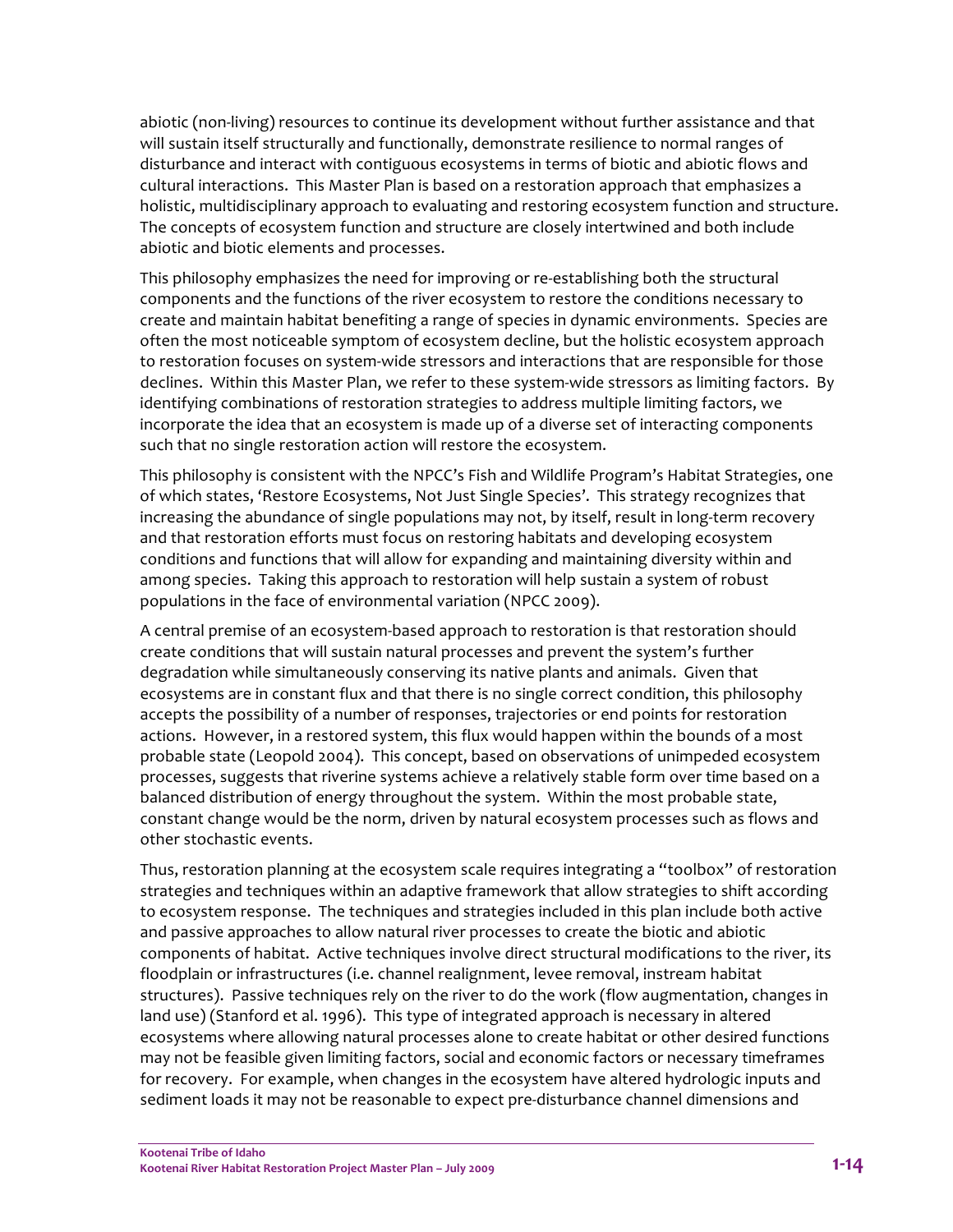habitat to be created and maintained by current processes. This approach also recognizes that a failure to account for human interactions within restored systems is both unrealistic and undesirable for their long‐term sustainability.

This approach integrates a range of disciplines and schools of thought regarding river restoration, including ecosystem theory applied to restoration (Frissell et al. 1993; Stanford 1996 and Kondolf et al. 2006) and reference or analog approaches through evaluations of historical conditions including use of reference sites and applied models describing geomorphology flow—sediment‐transport relationships (SER 2005; Rosgen 1996). The Tribe does not subscribe solely to any one of these approaches, but recognizes that each has value and that they collectively form a conceptual toolbox that makes it possible to contemplate ecosystem restoration at the scale of the Kootenai River Habitat Restoration Project.

Consistent with this ecosystem restoration philosophy, as noted earlier in this chapter, the purpose of the Kootenai River Habitat Restoration Project is to:

- Restore and enhance Kootenai River habitat by addressing ecological limiting factors and constraints related to river morphology, riparian vegetation, aquatic habitat and river stewardship. The desired result is a more resilient ecosystem, capable of sustaining diverse native plant and animal populations, and tolerant of natural disturbances.
- **BED 10.5 The State State is all that State State State State States in Ann Associates States (i.e.,**  $\overline{a}$ ) migration, occupancy, spawning, incubation, recruitment and early rearing) of endangered Kootenai River white sturgeon and other aquatic focal species; and
- Restore the Kootenai River landscape in a way that sustains Tribal and local culture and economy and contributes to the health of the Kootenai subbasin as both an ecological and socio‐economic region.

# **1.3.3 Project Goals and Objectives**

The goals for the Kootenai River Habitat Restoration Project address:

- **Morphology.** Restore physical habitat by reducing the negative effects to river and floodplain ecological processes caused by river response to the altered landscape.
- **Riparian vegetation.** Restore native vegetation by establishing stream bank and floodplain conditions that sustain plant community development processes.
- **Aquatic habitat.** Restore aquatic habitat conditions that support all life stages of native fish and promote sustainable populations.
- **River stewardship.** Create opportunities for river and floodplain stewardship in the community.

These goals support several stated objectives in the Kootenai Subbasin Plan that relate to habitat (KTOI and MFWP 2005). Within the Kootenai Subbasin Plan, objectives were organized according to habitat types (mainstem, tributaries, and reservoir), focal species (bull trout, sturgeon, burbot, kokanee, redband and westslope cutthroat trout), and biomes (regulated mainstem, wetland, riparian, grassland/shrub, xeric forest, and mesic forest). For each of these components, several objectives were identified and numbered, for example, Objective M1 is Mainstem Objective 1. Table 1‐3 identifies Kootenai Subbasin Plan objectives related to habitat that would be addressed by each project goal. Kootenai Subbasin Plan objectives are repeated verbatim from that document.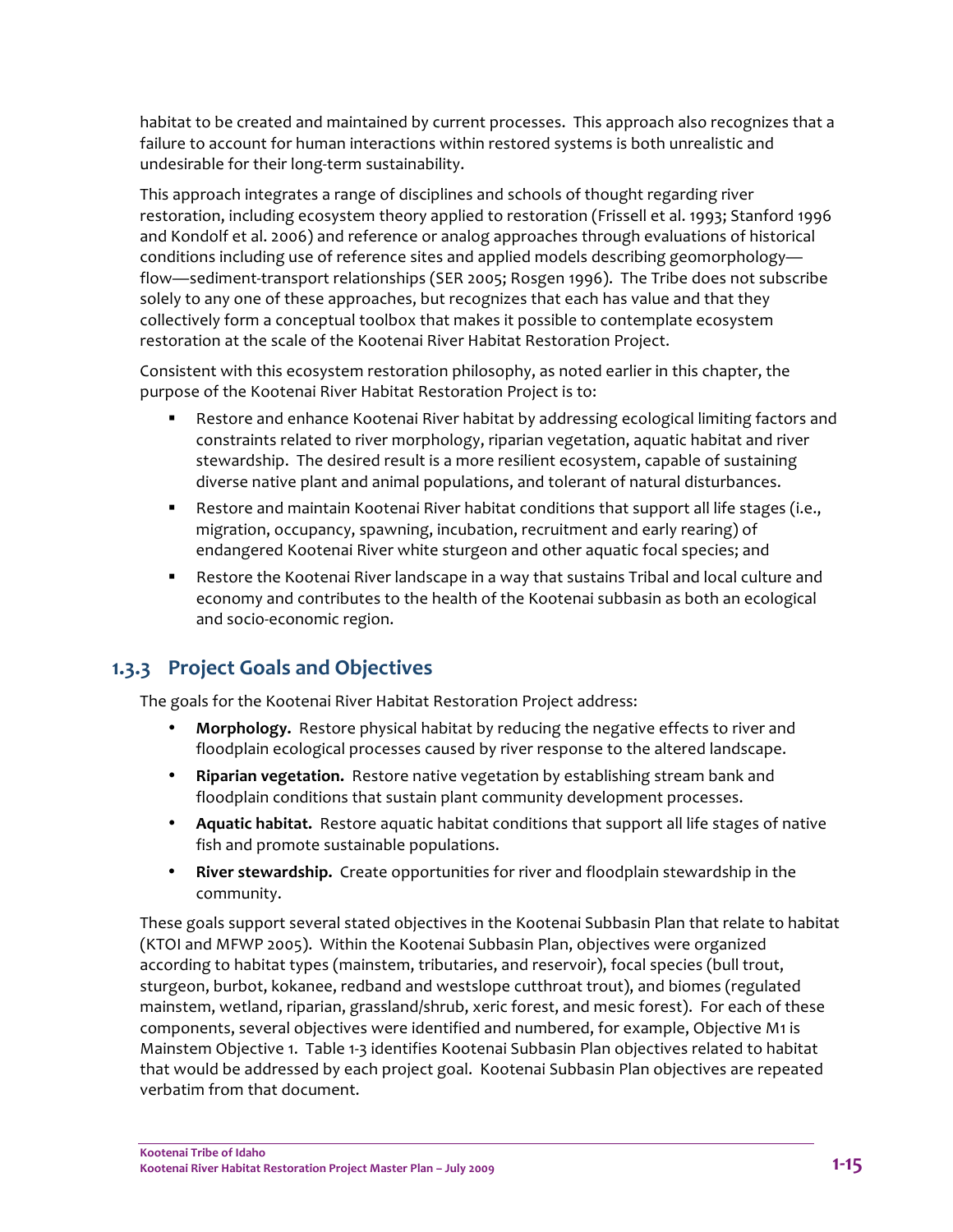|                                                                                                                                                                                            | Table 1-3. Kootenai Subbasin Plan objectives that support Habitat Restoration Project goals.                                                                                                                                                                                                                                                                      |
|--------------------------------------------------------------------------------------------------------------------------------------------------------------------------------------------|-------------------------------------------------------------------------------------------------------------------------------------------------------------------------------------------------------------------------------------------------------------------------------------------------------------------------------------------------------------------|
| <b>Project Goal</b>                                                                                                                                                                        | Supporting Subbasin Plan Habitat Objective <sup>1</sup>                                                                                                                                                                                                                                                                                                           |
| 1. Morphology. Restore<br>physical habitat by reducing<br>the negative effects to river<br>and floodplain ecological<br>processes caused by river<br>response to the altered<br>landscape. | M6 (Mainstem Kootenai River). Improve channel stability to a level equivalent to<br>the QHA-generated, channel stability habitat restoration scores of reference<br>streams, assuming that such levels will support sustainable population levels of<br>focal species that function naturally and may be capable of supporting appropriate<br>forms of human use. |
| 2. Riparian Vegetation.<br>Restore native vegetation by                                                                                                                                    | T2 (Tributary). Restore riparian habitats to levels equivalent to the QHA-generated<br>riparian condition habitat restoration scores of reference streams.                                                                                                                                                                                                        |
| establishing stream bank and<br>floodplain conditions that<br>sustain plant community<br>development processes.                                                                            | RP1 (Riparian). Restore riparian vegetation communities on 10% of the riparian acres<br>in those subunits for which the Floodplain Vegetation Index/Vegetation Distribution<br>Intensity Index in the TBA spreadsheet tool is < a value of 8, consistent with current<br>or future management and mitigation plans.                                               |
|                                                                                                                                                                                            | RP4. Restore riparian vegetation communities on 10% of the riparian acres in those<br>subunits for which the Floodplain Vegetation Index/Vegetation Distribution<br>Intensity Index in the TBA spreadsheet tool is > a value of 8, consistent with current<br>or future management and mitigation plans.                                                          |
|                                                                                                                                                                                            | Most Grassland/shrub, Xeric Forest and Mesic Forest Objectives in the Subbasin Plan<br>also support this goal.                                                                                                                                                                                                                                                    |
| 3. Aquatic Habitat. Restore<br>aquatic habitat conditions<br>that support all life stages of<br>native fish, and promote                                                                   | M2. Improve riparian function and complexity of mainstem riparian habitat to levels<br>that support or contribute to sustainable population levels of focal species that<br>function naturally and may be capable of supporting appropriate forms of human<br>use.                                                                                                |
| sustainable populations.                                                                                                                                                                   | M5. Improve habitat diversity to levels equivalent to the QHA-generated habitat<br>diversity habitat restoration scores, and habitat diversity conditions based on<br>ecological primary literature and possible references rivers.                                                                                                                               |
|                                                                                                                                                                                            | T1 (Tributary). Protect and maintain prime, functioning tributary habitat (identified<br>as Class 1 in QHA analysis)                                                                                                                                                                                                                                              |
|                                                                                                                                                                                            | T6a. Protect habitat diversity in Class 1 streams and reaches.<br>T6b. Improve habitat diversity to a level equivalent to the QHA-generated habitat<br>diversity scores of reference streams.                                                                                                                                                                     |
|                                                                                                                                                                                            | T7b. Determine opportunities for altered hydro operations to remove delta<br>blockages from tributary streams.                                                                                                                                                                                                                                                    |
|                                                                                                                                                                                            | T8. Restore and provide passage to migratory fish by removing potential man-<br>caused barriers, i.e. impassable culverts, hydraulic headcuts, water diversion<br>blockages, landslides, and impassable deltas.                                                                                                                                                   |
|                                                                                                                                                                                            | WST1 (White Sturgeon), BT5 (Bull Trout), and KOK1 (Kokanee). Restore primary,<br>secondary, and tertiary productivity rates and nutrient values downstream from<br>Libby Dam to pre-dam condition (equal to those of inflows into Koocanusa<br>Reservoir, corrected for downstream lateral input).                                                                |
|                                                                                                                                                                                            | KOK1 (Kokanee). Restore primary, secondary, and tertiary productivity rates and<br>values downstream from Libby Dam to pre-dam condition (equal to those of inflows<br>into Koocanusa Reservoir).                                                                                                                                                                 |
| 4. River Stewardship. Create<br>opportunities for river and<br>floodplain stewardship in the<br>community.                                                                                 | RP3. Secure management rights and implement management agreements to<br>conserve, maintain and restore 10% in those subunits for which the Floodplain<br>Vegetation Index in the TBA spreadsheet tool is > a value of 7, consistent with<br>current or future management and mitigation plans.                                                                    |
|                                                                                                                                                                                            | RP5. Monitor and treat an average of 10% of acres in those subunits for which the<br>Exotic Vegetation Index in the TBA spreadsheet tool is > a value of 6, consistent<br>with current and future management and mitigation plans.                                                                                                                                |
|                                                                                                                                                                                            | Most Grassland/shrub, Xeric Forest and Mesic Forest Objectives support this goal.                                                                                                                                                                                                                                                                                 |

Although not specifically identified in this table, it is anticipated that project goals will also help address most Subbasin Plan Biological Objectives for focal species.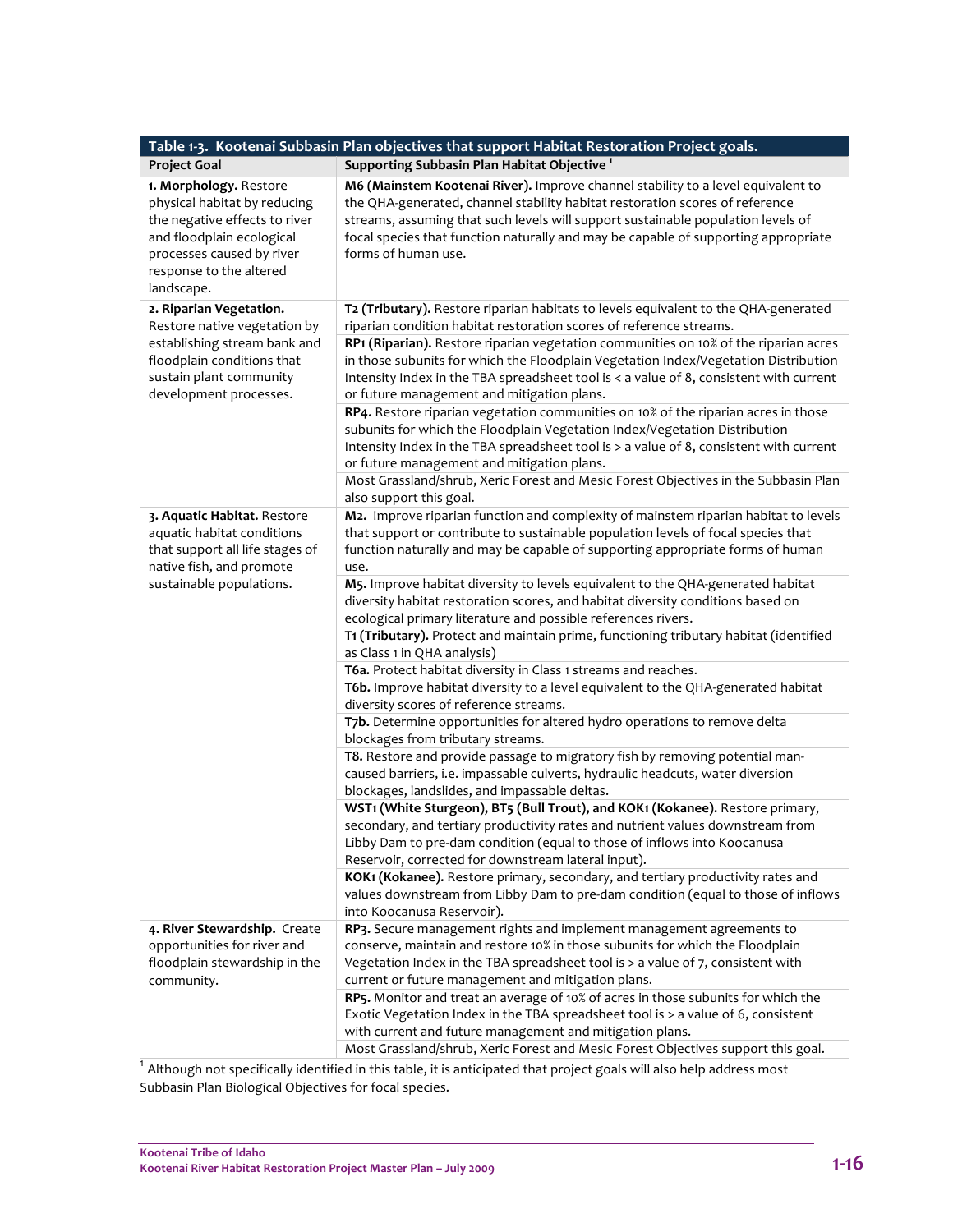Each of the four goals described above (morphology, riparian vegetation, aquatic habitat and river stewardship) represents a logical grouping of the limiting factors identified as part of this Master Plan development process (Tables 1‐4 through 1‐7). Broad actions aimed at addressing each limiting factor are referred to as strategies, and for each strategy, one or more objectives have been identified as a way to state, in a quantifiable manner, expected outcomes of restoration actions.

These limiting factors are repeated throughout the Master Plan, recurring as a common theme that: 1) explains what problems the habitat project is intended to solve (this Chapter); 2) provides a way to organize the discussion of historical and existing conditions and how each limiting factor was identified (Chapter 2); 3) explains why specific habitat actions were selected in each Reach within the Project Area (Chapter 3); 4) supports criteria used to develop Implementation Scenarios; and 5) provides a way to organize the monitoring and adaptive management program associated with the Habitat Restoration Project (Chapter 5). Figure 1‐2 illustrates the relationship among goals, limiting factors, strategies, objectives and other terms used throughout the Master Plan.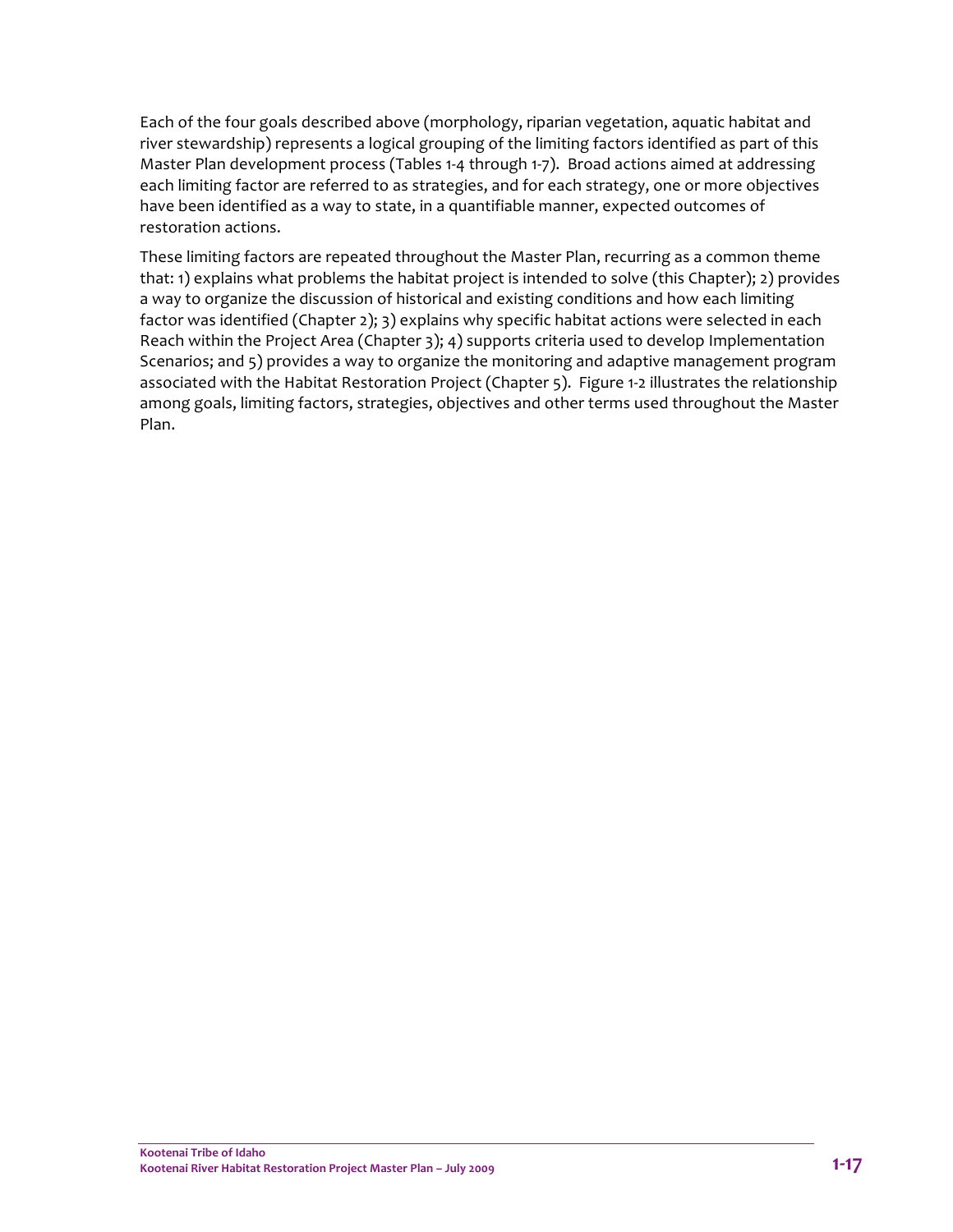#### **Chapter 1 - Introduction**

Overview of the Kootenai River Habitat Restoration Project, goals and objectives and links to other restoration programs in the basin.



#### **Goals**

Statements that express the intended results of the habitat restoration project in terms of morphology, vegetation, aquatic habitat and river stewardship

**Objectives** Statements that express the goals in measurable terms linked to each limiting factor

**Limiting Factors and Constraints** Conditions that limit ecosystem

resilience and habitat for focal species

### Chapter 2 - Kootenai River Ecosystem and **Limiting Habitat Factors**

Overview of the ecosystem response to river and floodplain management, and summary of factors and constraints affecting habitat conditions for focal species.

#### **Chapter 3 - Restoration Strategies, Treatments** and Habitat Actions

'Toolbox' of restoration strategies, restoration treatments, and habitat actions for addressing the limiting factors.

**Restoration Strategy** A general approach for overcoming limiting factors in a reach

**Restoration Treatment** A practical concept for implementing a restoration strategy

#### **Habitat Action**

The set of restoration treatments that address the limiting factors within a reach

**Chapter 4 - Implementation Scenarios** Spatial application of habitat actions 'toolbox' based on data about limiting factors and other resources. Minimum, moderate, and maximum implementation scenarios represent potential levels of restoration effort.

**Figure 1‐2. Relationship among Master Plan components.** 

**Implementation Scenarios** A spatial application of a habitat action, i.e., a conceptual restoration project

In Tables 1‐4, 1‐5, 1‐6 and 1‐7, limiting factors are grouped according the project goals stated above (morphology, riparian vegetation, aquatic habitat and river stewardship). The quantifiable objectives provided for each of these limiting factors are intended to serve as an example of how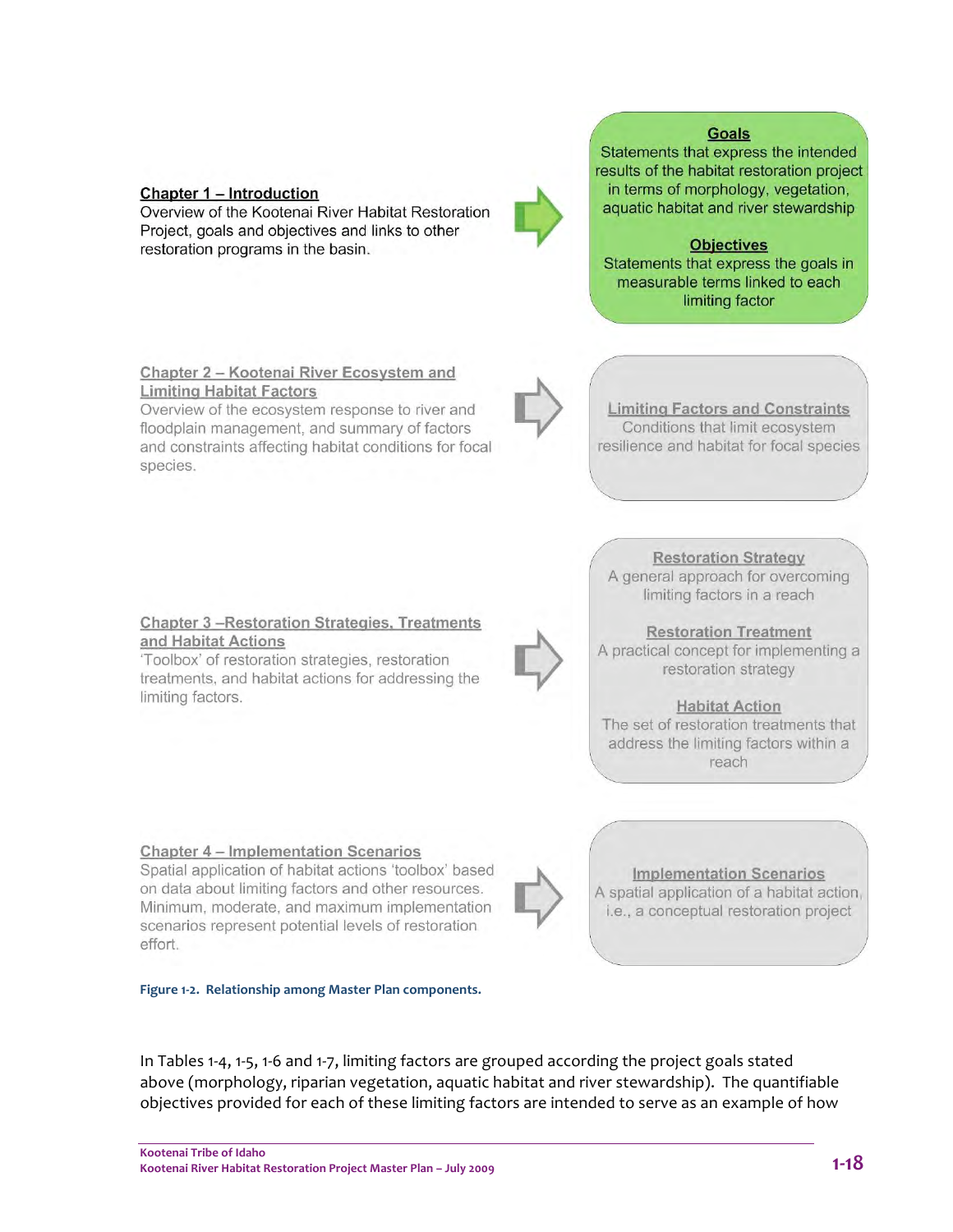progress toward achieving restoration strategies will be measured. These objectives are based on past restoration projects that have addressed goals similar to the Kootenai Rive Habitat Restoration Project goals. Final objectives will be determined during the design phase, and objectives may be modified over time as effectiveness monitoring data is evaluated according to the adaptive management process described in Chapter 5. Because some objectives cannot be fully quantified until the design phase, an "x" is used as a placeholder until appropriate numbers can be developed for these objectives. In addition to additional data collection and analysis associated with design, some objectives will need to be made more specific through a collaborative process that involves stakeholders.

### **Goal 1. Morphology**

The morphological goal addresses the need to restore physical habitat that forms the foundation for biological habitat including riparian vegetation and the aquatic ecosystem. Components of physical habitat include the flow regime, sediment‐transport, river channel morphology and related processes, and floodplain formation processes. Restoration strategies include both management actions and active restoration actions. Objectives are stated in terms of measurable aspects of each physical habitat component.

| Table 1-4. Limiting factors, strategies and habitat restoration project objectives related to goal 1   |                                                                                                                                                                                                                                                  |                                                                                                                                                                                                                                                                                                                                                                                                                                                                      |  |  |
|--------------------------------------------------------------------------------------------------------|--------------------------------------------------------------------------------------------------------------------------------------------------------------------------------------------------------------------------------------------------|----------------------------------------------------------------------------------------------------------------------------------------------------------------------------------------------------------------------------------------------------------------------------------------------------------------------------------------------------------------------------------------------------------------------------------------------------------------------|--|--|
| morphology.                                                                                            |                                                                                                                                                                                                                                                  |                                                                                                                                                                                                                                                                                                                                                                                                                                                                      |  |  |
| <b>Limiting Factors</b>                                                                                | <b>Strategies</b>                                                                                                                                                                                                                                | <b>Quantifiable Objectives</b>                                                                                                                                                                                                                                                                                                                                                                                                                                       |  |  |
| River and floodplain<br>response to altered<br>flow regime and<br>altered hydraulics                   | Establish channel dimensions that<br>are sustainable given the<br>morphological setting and<br>governing flow and sediment<br>regimes                                                                                                            | Construct a meandering gravel-bed channel with<br>$\bullet$<br>side channels in the Braided Reaches<br>Construct a confined gravel-bed channel in the<br>$\bullet$<br>Straight Reach<br>Excavate floodplain adjacent to the channel in the<br>$\bullet$<br><b>Meander Reaches</b>                                                                                                                                                                                    |  |  |
| River and floodplain<br>response to altered<br>sediment supply and<br>sediment-transport<br>conditions | Gradually reduce sediment supply<br>and transport competence in a<br>downstream direction in order to<br>promote deposition of sediment<br>on the floodplain and reduce<br>deposition of sediment on the<br>channel bed in downstream<br>reaches | Provide floodplain surfaces in the Braided and<br>$\bullet$<br>Straight Reaches that will store X tons of sediment<br>over X years<br>Provide river and floodplain sediment-transport<br>٠<br>conditions in the Braided and Straight Reaches that<br>deposit X tons of sediment on the floodplains and<br>less than X tons of sediment in the channel annually                                                                                                       |  |  |
| Loss of floodplain<br>connection                                                                       | Establish channel and floodplain<br>connection at mean annual peak<br>flow where feasible given<br>constraints from river and<br>floodplain management                                                                                           | In the Braided and Straight Reaches, create x acres<br>$\bullet$<br>of new floodplain surfaces at elevations that<br>correspond to river stage at 30,000 cfs<br>In the Meander Reaches, connect x acres of<br>$\bullet$<br>floodplain surfaces at elevations that correspond to<br>river stage at 30,000 cfs                                                                                                                                                         |  |  |
| Accelerated bank<br>erosion and reduced<br>boundary roughness                                          | Establish bank vegetation<br>Increase channel roughness                                                                                                                                                                                          | Within identified bank treatment areas, lateral bank<br>$\bullet$<br>migration is o ft per year for first five years while<br>vegetation is becoming established<br>Within identified bank treatment areas, less than<br>$\bullet$<br>10% of bank length moves laterally more than 5 ft<br>between years 5 and 10<br>Within identified bank treatment areas, less than<br>$\bullet$<br>30% of bank length moves laterally more than 10 ft<br>between years 10 and 20 |  |  |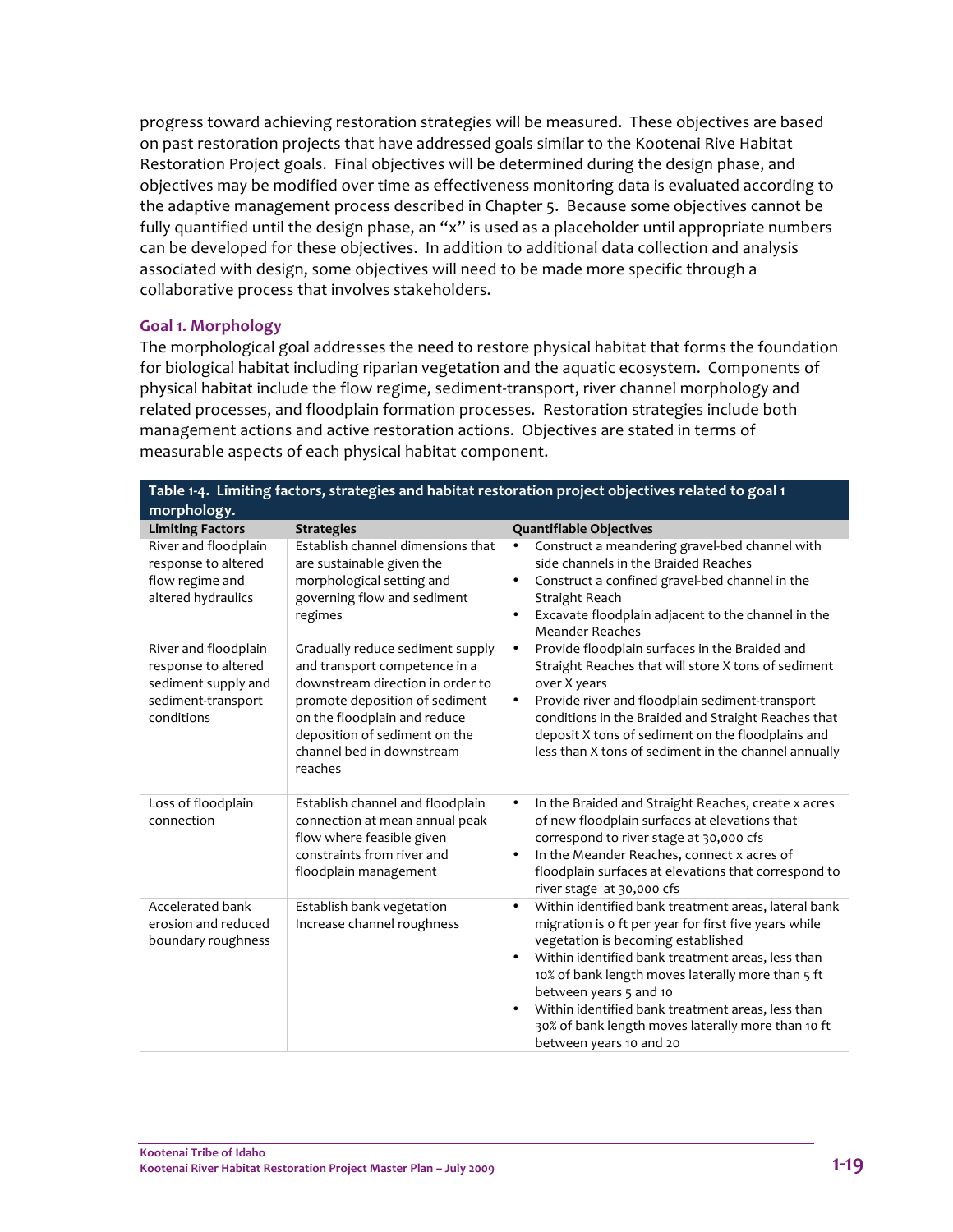### **Goal 2. Riparian vegetation**

The riparian vegetation goal addresses the need to restore riparian vegetation that provides floodplain habitat, important components of aquatic habitat such as overhanging bank cover and large woody debris within the river and floodplain, and food web support among other important functions. Riparian vegetation includes cottonwood and conifer forests, shrub complexes and other wetland and upland habitats. Restoration strategies include management actions such as weed control and development of riparian buffers, in addition to active restoration actions such as bioengineering, direct planting and construction of microtopography features. Objectives are stated in terms of measurable aspects of the riparian and floodplain ecosystems that are expected to exhibit variable responses to specific restoration actions.

| Table 1-5. Limiting factors, strategies and habitat restoration project objectives related to goal 2,                   |                                                                                                                                                                                                 |                                                                                                                                                                                                                                                                                                                                                                                                                                             |  |  |
|-------------------------------------------------------------------------------------------------------------------------|-------------------------------------------------------------------------------------------------------------------------------------------------------------------------------------------------|---------------------------------------------------------------------------------------------------------------------------------------------------------------------------------------------------------------------------------------------------------------------------------------------------------------------------------------------------------------------------------------------------------------------------------------------|--|--|
| riparian vegetation.<br><b>Limiting Factors</b>                                                                         |                                                                                                                                                                                                 |                                                                                                                                                                                                                                                                                                                                                                                                                                             |  |  |
| Lack of surfaces that<br>support riparian<br>recruitment                                                                | <b>Strategies</b><br>Increase floodplain areas with<br>suitable substrate and elevation<br>relative to the water table that can<br>support riparian vegetation<br>recruitment and establishment | <b>Quantifiable Objectives</b><br>In Braided Reach 1, create x acres of new<br>$\bullet$<br>floodplain surfaces<br>In Meander Reach 1, x acres of floodplain<br>$\bullet$<br>is (surface) connected to the river at<br>30,000 cfs, including x acres with<br>sand/gravel/cobble substrate<br>In Meander Reach 1, x acres of floodplain<br>$\bullet$<br>has hydrology in the rooting zone<br>sufficient to support hydrophytic<br>vegetation |  |  |
| Lack of outer bank<br>vegetation                                                                                        | Establish bank vegetation                                                                                                                                                                       | Within identified bank treatment areas, x<br>$\bullet$<br>live willow and shrub stems per square<br>foot on bank face by year 3<br>Within identified bank treatment areas,<br>80% canopy cover of native shrubs by year<br>5                                                                                                                                                                                                                |  |  |
| Frequent scour/deposition<br>of floodplain surfaces                                                                     | Increase stability/longevity of<br>floodplain surfaces                                                                                                                                          | $\bullet$<br>Maximum x% change in footprint of point<br>bars per year over three years (allows<br>some movement, but not complete annual<br>redistribution of point bars)                                                                                                                                                                                                                                                                   |  |  |
| Altered hydroperiod                                                                                                     | Increase floodplain areas with<br>appropriate elevation ranges<br>relative to the water table to<br>support native tree and shrub<br>species                                                    | Link this objective to a design table that<br>$\bullet$<br>represents proportional abundance of<br>elevation patches per unit area                                                                                                                                                                                                                                                                                                          |  |  |
| Invasive weeds                                                                                                          | Reduce weed cover so weeds do<br>not limit recruitment and<br>establishment of native plant<br>species                                                                                          | Weed canopy cover is less than 10% by year<br>five within active restoration areas                                                                                                                                                                                                                                                                                                                                                          |  |  |
| Lack of native seed<br>sources                                                                                          | Establish nodes of diverse, native<br>vegetation within the Straight<br><b>Reach and Meander Reaches</b>                                                                                        | Link this objective to design plant palletes<br>$\bullet$<br>that include a list of species by layer and<br>target density/canopy cover over short,<br>medium and long-term timeframes                                                                                                                                                                                                                                                      |  |  |
| Lack of nutrient sources<br>for primary productivity<br>and limited carbon<br>storage (reduced primary<br>productivity) | Increase amount and diversity of<br>native vegetation and wetlands<br>within the Meander Reaches                                                                                                | Targets would be established for each<br>$\bullet$<br>project design                                                                                                                                                                                                                                                                                                                                                                        |  |  |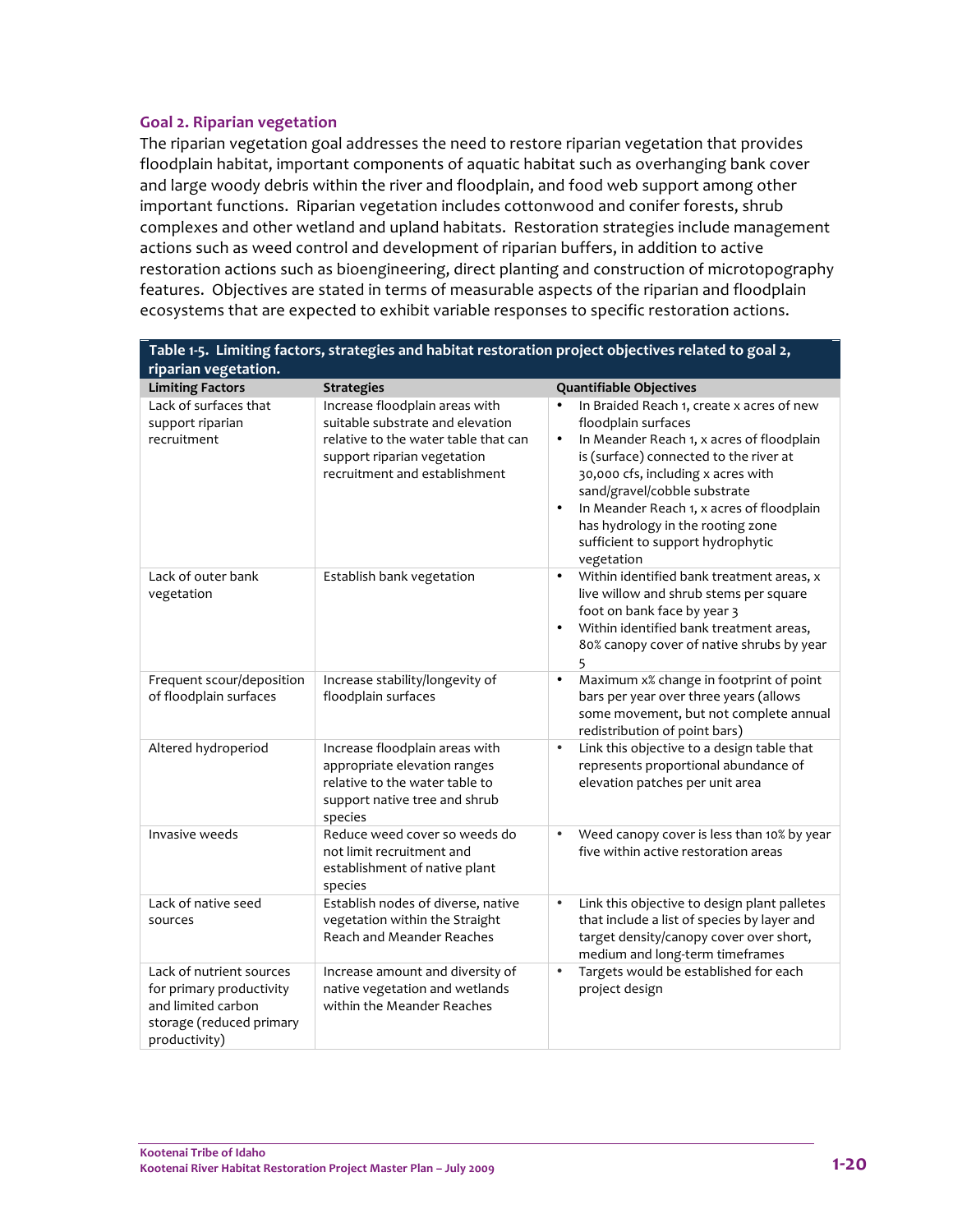### **Goal 3. Aquatic habitat**

The aquatic habitat goal addresses the need to restore the aquatic ecosystem that provides habitat for native fish and other aquatic organisms. Aquatic habitat includes physical components such as depth, velocity, substrate, cover, pools and water quality; it also includes ecological components such as the food web, nutrient cycling, and factors that influence interactions among species assemblages. Restoration strategies include management actions related to flow and temperature regulation, in addition to active restoration actions such as constructing specific habitat features and providing fish passage between the river and tributaries. Objectives are stated in terms of measurable aquatic habitat components that are expected to exhibit variable responses to specific restoration actions.

| Table 1-6. Limiting factors, strategies and habitat restoration project objectives related to goal 3, |                                                                                                                                                                                                                                                           |                                                                                                                                                                                                                                       |  |  |
|-------------------------------------------------------------------------------------------------------|-----------------------------------------------------------------------------------------------------------------------------------------------------------------------------------------------------------------------------------------------------------|---------------------------------------------------------------------------------------------------------------------------------------------------------------------------------------------------------------------------------------|--|--|
| aquatic habitat.                                                                                      |                                                                                                                                                                                                                                                           |                                                                                                                                                                                                                                       |  |  |
| <b>Limiting Factors</b>                                                                               | <b>Strategies</b>                                                                                                                                                                                                                                         | <b>Quantifiable Objectives</b>                                                                                                                                                                                                        |  |  |
| Insufficient depth<br>for Kootenai                                                                    | Provide depth conditions for normal<br>Kootenai sturgeon migration and                                                                                                                                                                                    | Provide intermittent depths of 16.5 to 23 ft or<br>$\bullet$<br>greater in 60% of the area of rocky substrate                                                                                                                         |  |  |
| sturgeon migration                                                                                    | spawning behavior in Kootenai                                                                                                                                                                                                                             | from RM 152 to RM 157 during peak                                                                                                                                                                                                     |  |  |
| preference                                                                                            | sturgeon migration reaches                                                                                                                                                                                                                                | augmentation flows <sup>1</sup>                                                                                                                                                                                                       |  |  |
| Insufficient velocity<br>for Kootenai<br>sturgeon spawning<br>preference                              | Provide velocity conditions for<br>Kootenai sturgeon spawning and<br>embryo/free-embryo incubation and<br>rearing in Kootenai sturgeon<br>spawning reaches                                                                                                | Provide velocities of 3.3 ft/s and greater in<br>$\bullet$<br>approximately 60% of the area of rocky<br>substrate from RM 152 to RM 157 during post-<br>peak augmentation flows while avoiding                                        |  |  |
|                                                                                                       |                                                                                                                                                                                                                                                           | harmful fluctuations during critical life stages <sup>1</sup>                                                                                                                                                                         |  |  |
| Lack of coarse<br>substrate for<br>Kootenai sturgeon<br>egg attachment                                | Provide substrate conditions for<br>Kootenai sturgeon embryo/free-<br>embryo incubation and rearing in<br>Kootenai sturgeon spawning reaches<br>by placing substrate or create<br>hydraulic or sediment conditions to<br>expose existing coarse substrate | Create or expose coarse substrate (X mm) in<br>$\bullet$<br>approximately X miles of the Meander Reaches<br>at the locations of known spawning behavior,<br>generally corresponding with pool tailout<br>locations in Meander Reach 1 |  |  |
| Lack of cover for                                                                                     | Increase in-stream and bank cover by                                                                                                                                                                                                                      | Create dense vegetation bank cover for<br>$\bullet$                                                                                                                                                                                   |  |  |
| juvenile fish                                                                                         | constructing in-stream structures and<br>establishing bank vegetation                                                                                                                                                                                     | approximately X% of the Braided Reaches, X% of<br>the Straight Reach and X% of the Meander<br>Reaches                                                                                                                                 |  |  |
| Lack of pool-riffle<br>complexity                                                                     | Increase hydraulic habitat complexity<br>by establishing ratios of pool and riffle<br>habitat that are appropriate for the<br>morphological setting                                                                                                       | Establish X% pool/glide habitat and X% riffle/run<br>$\bullet$<br>habitat in all reaches                                                                                                                                              |  |  |
| Simplified food<br>web from lack of<br>nutrients                                                      | Increase nutrient availability                                                                                                                                                                                                                            | Reference nutrient addition program and<br>$\bullet$<br>reference other goals/objectives aimed at<br>increasing ecosystem productivity                                                                                                |  |  |
| Insufficient pool                                                                                     | Establish pool frequency that is                                                                                                                                                                                                                          | Establish pool frequency of one pool per unit<br>$\bullet$                                                                                                                                                                            |  |  |
| frequency                                                                                             | appropriate for the morphological<br>setting                                                                                                                                                                                                              | length corresponding to 5 to 7 bankfull widths                                                                                                                                                                                        |  |  |
| Lack of fish<br>passage into<br>tributaries                                                           | Establish fish passage at known<br>barriers on tributaries within the<br>project area                                                                                                                                                                     | Remove fish passage barriers on tributaries<br>$\bullet$                                                                                                                                                                              |  |  |
| Lack of off-channel                                                                                   | Increase availability of off-channel                                                                                                                                                                                                                      | Create x acres of off-channel habitat that is<br>$\bullet$                                                                                                                                                                            |  |  |
| habitat for rearing                                                                                   | habitat for native aquatic species                                                                                                                                                                                                                        | connected to the mainstem at x cfs. This could<br>be linked to a design table that specifies how<br>habitat should be distributed in terms of                                                                                         |  |  |
|                                                                                                       |                                                                                                                                                                                                                                                           | wetland systems/classes                                                                                                                                                                                                               |  |  |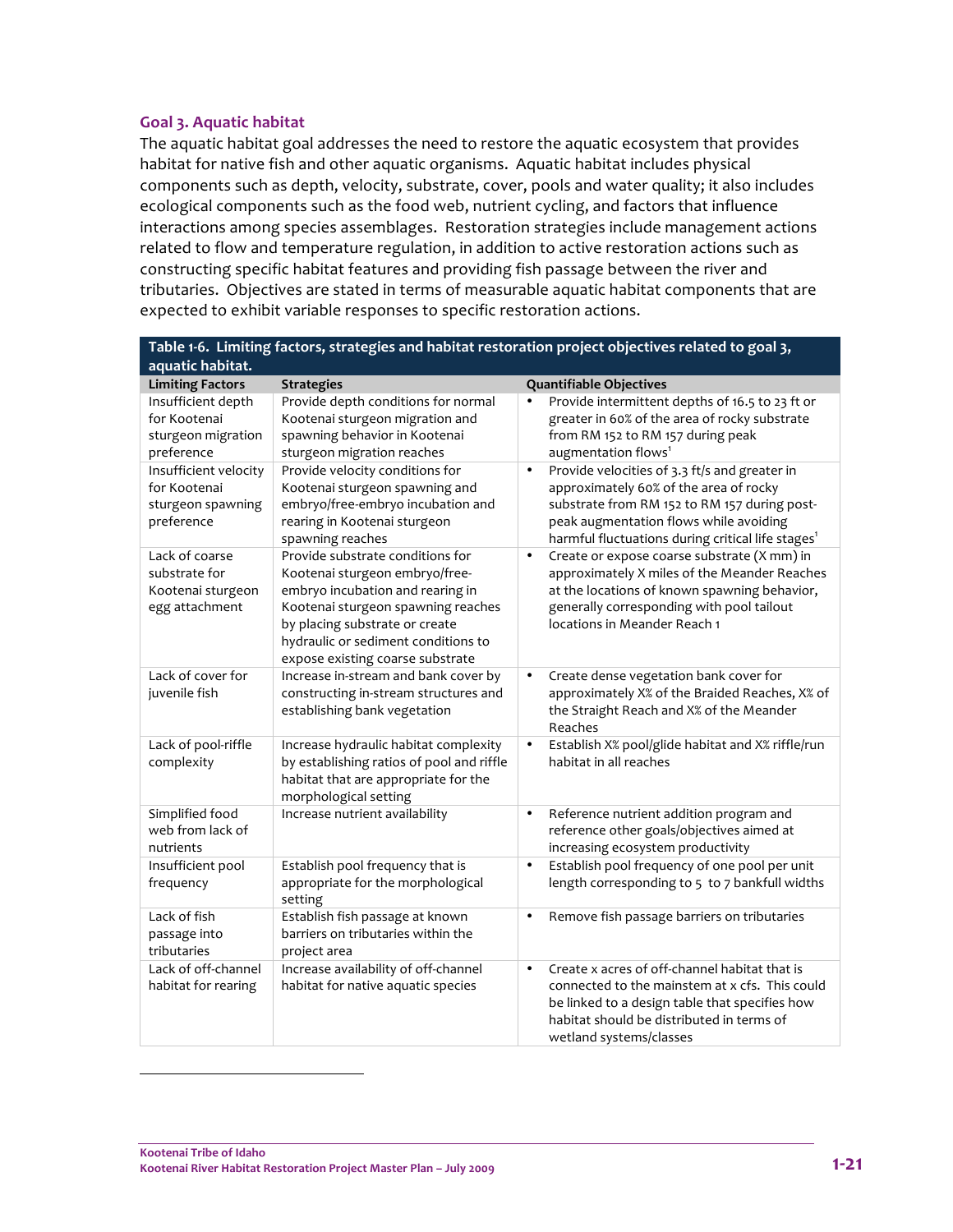| Table 1-6. Limiting factors, strategies and habitat restoration project objectives related to goal 3,<br>aquatic habitat. |                                                                                             |                                                               |  |  |
|---------------------------------------------------------------------------------------------------------------------------|---------------------------------------------------------------------------------------------|---------------------------------------------------------------|--|--|
| <b>Limiting Factors</b>                                                                                                   | <b>Strategies</b>                                                                           | <b>Quantifiable Objectives</b>                                |  |  |
| Altered water<br>quality                                                                                                  | Identify and reduce point source<br>pollutant inputs into Kootenai River<br>and tributaries | Identify specific opportunities to reduce<br>pollutant inputs |  |  |

<sup>1</sup> Objectives follow criteria in the Biological Opinion (BiOp) for Kootenai River White Sturgeon. The clarified 2008 BiOp replaced the intermittent depths of 16.5 to 23 feet with minimum depths of 23 feet.

### **Goal 4. River stewardship**

The river stewardship goal addresses the need to work directly with community members and stakeholders within the project area. River stewardship includes modifying agricultural practices near streams to protect streambanks and water quality, managing flows and water levels to support ecological processes, limiting risks to infrastructure from restoration actions, and coordinating with landowners and other stakeholders to identify appropriate locations for restoration projects. Restoration strategies include management actions related to flow and land use, in addition to coordinating restoration in such a way that it is compatible with the local economy, community and culture. Objectives are stated in broad terms and focus on making sure the community and stakeholders are involved with all components of the restoration project that might affect them.

| Table 1-7. Limiting factors, strategies and habitat restoration project objectives related to project goal |                                                                                                                                                                                                    |                                                                                                                                               |  |  |
|------------------------------------------------------------------------------------------------------------|----------------------------------------------------------------------------------------------------------------------------------------------------------------------------------------------------|-----------------------------------------------------------------------------------------------------------------------------------------------|--|--|
| 4, river stewardship.                                                                                      |                                                                                                                                                                                                    |                                                                                                                                               |  |  |
| <b>Limiting Factors</b>                                                                                    | <b>Strategies</b>                                                                                                                                                                                  | <b>Quantifiable Objectives</b>                                                                                                                |  |  |
| Dam controlled<br>flow regime                                                                              | Develop habitat actions that are compatible<br>with modified flows and work with Libby Dam<br>managers so operations support habitat<br>restoration efforts                                        | Verify that coordination is happening<br>based on outreach as described in<br>Chapter 9                                                       |  |  |
| Dam controlled<br>sediment regime                                                                          | Develop habitat actions that are compatible<br>with modified sediment regime and work with<br>Libby Dam managers so operations support<br>habitat restoration efforts                              | Verify that coordination is happening<br>$\blacksquare$<br>based on outreach as described in<br>Chapter 9                                     |  |  |
| Dam controlled<br>thermal regime                                                                           | Work with Libby Dam managers to manage<br>temperatures in a way that supports habitat<br>needs                                                                                                     | Verify that coordination is happening<br>п<br>based on outreach as described in<br>Chapter 9 and verify that BiOp<br>conditions are being met |  |  |
| Dam controlled<br>nutrient regime                                                                          | Coordinate with nutrient addition project                                                                                                                                                          | Verify that coordination is happening<br>$\blacksquare$<br>based on outreach as described in<br>Chapter 9                                     |  |  |
| Floodplain land<br>use                                                                                     | Coordinate with landowners and grazing<br>lessees to explore development of grazing<br>management plans that allow floodplain<br>vegetation to develop                                             | Verify that coordination is happening<br>$\blacksquare$<br>based on outreach as described in<br>Chapter 9                                     |  |  |
| Bank armoring                                                                                              | Coordinate with appropriate parties to<br>maintain, modify or remove bank armoring to<br>support channel, riparian and floodplain<br>ecological processes according to specific<br>habitat actions | Verify that coordination is happening<br>$\blacksquare$<br>based on outreach as described in<br>Chapter 9                                     |  |  |
| Levees and diking<br>districts                                                                             | Coordinate with diking districts and other<br>affected parties to maintain, modify or remove<br>levees to support channel, riparian and<br>floodplain ecological processes according to            | Verify that coordination is happening<br>$\blacksquare$<br>based on outreach as described in<br>Chapter 9                                     |  |  |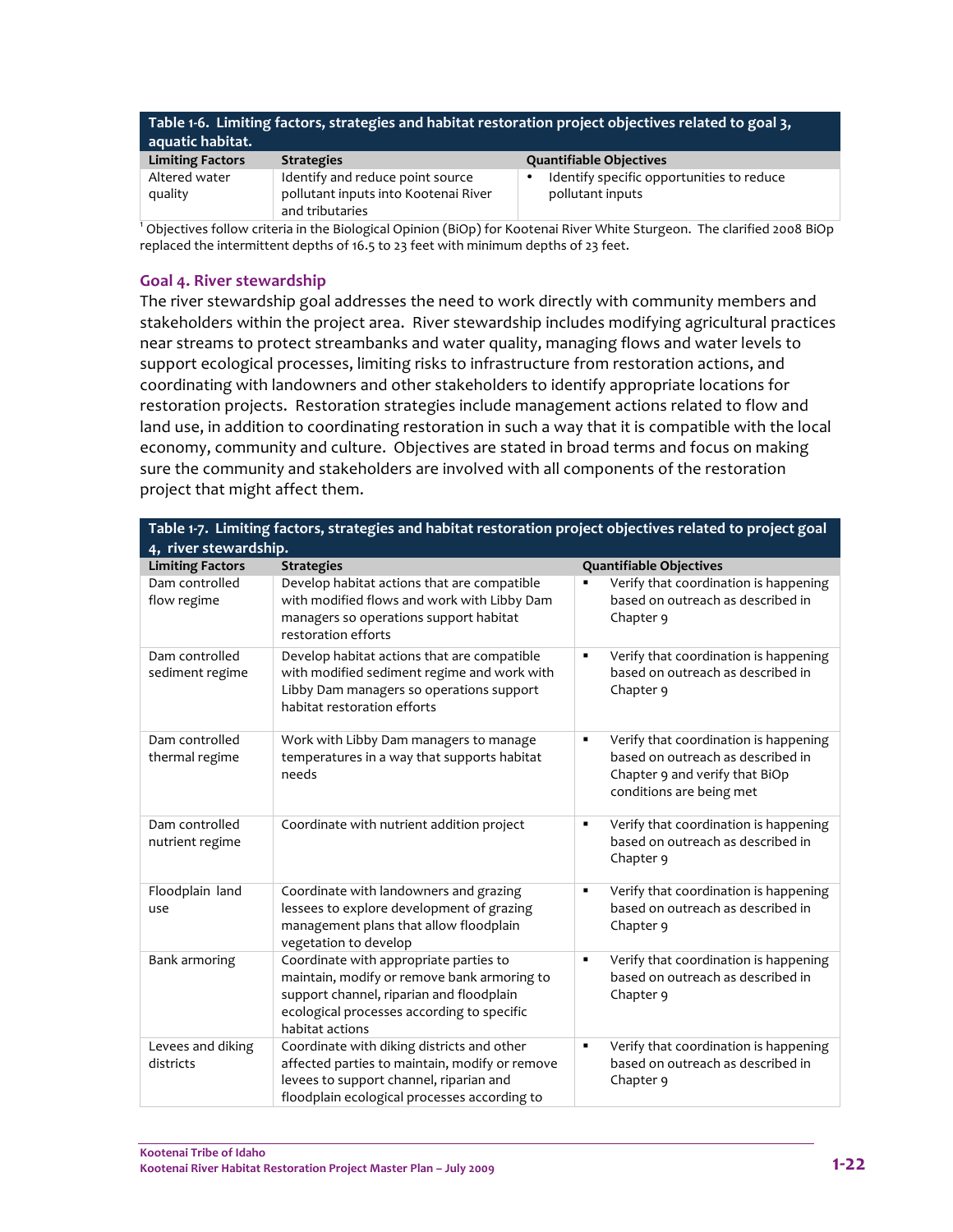| Table 1-7. Limiting factors, strategies and habitat restoration project objectives related to project goal<br>4, river stewardship. |                                                                                                                                                                                                               |                                                                                                                                                          |
|-------------------------------------------------------------------------------------------------------------------------------------|---------------------------------------------------------------------------------------------------------------------------------------------------------------------------------------------------------------|----------------------------------------------------------------------------------------------------------------------------------------------------------|
| <b>Limiting Factors</b>                                                                                                             | <b>Strategies</b>                                                                                                                                                                                             | <b>Quantifiable Objectives</b>                                                                                                                           |
|                                                                                                                                     | specific habitat actions                                                                                                                                                                                      |                                                                                                                                                          |
| Transportation<br>corridors                                                                                                         | Develop habitat actions that are compatible<br>with existing infrastructure; and work with<br>owners to mitigate for potential impacts to<br>infrastructure from project actions                              | Verify that coordination is happening<br>$\blacksquare$<br>based on outreach as described in<br>Chapter 9                                                |
| Floodplain<br>draining/pumping                                                                                                      | Assist diking districts, NRCS, SCD, and<br>landowners as appropriate to identify areas<br>where floodplain draining and pumping can be<br>modified to restore floodplain hydrology                            | Verify that coordination is happening<br>$\blacksquare$<br>based on outreach as described in<br>Chapter 9                                                |
| Floodplain<br>tilling/grading                                                                                                       | Work with NRSC, SCD, and landowners as<br>appropriate to identify areas where<br>microtopography and roughness can be<br>restored to floodplain surfaces                                                      | Verify that coordination is happening<br>$\blacksquare$<br>based on outreach as described in<br>Chapter 9                                                |
| Backwater<br>influence from<br>Kootenay Lake                                                                                        | Work with B.C. and other entities to explore<br>and identify potential modifications to<br>Kootenay Lake level management and design<br>habitat actions that would compliment those<br>modifications          | Reduce the backwater influence on X<br>$\blacksquare$<br>miles of river by lowering backwater<br>elevations by X feet during flows<br>greater than X cfs |
| Urban<br>development<br>adjacent to river                                                                                           | Design habitat actions that do not place urban<br>infrastructure at risk and create riparian buffers<br>to separate city from river where possible by<br>working with City of Bonners Ferry and<br>landowners | Establish riparian buffers for X feet of<br>$\blacksquare$<br>river frontage based on results of<br>coordinating with landowners                         |

# **1.4 Master Plan Organization and Content**

This section summarizes the organization and content of the remaining chapters and appendices of the Kootenai River Habitat Restoration Master Plan.

Chapter 2 provides an overview of the historical and existing conditions in the Kootenai subbasin, river and floodplain stewardship implications for the river corridor, the characteristics of the river reaches in the project area, and the factors that limit habitat for focal aquatic species and other species within the project area. This chapter presents background information on the historical condition of the Kootenai River and subbasin and explains how human activities have affected the ecosystem.

Chapter 3 describes restoration strategies and treatments that will be used to address limiting factors identified in Chapter 2. Restoration treatments are presented by project reach, and all treatments for a given reach are combined to form a habitat action. Habitat actions represent the restoration toolbox for a particular reach.

Chapter 4 describes how data on limiting factors and other resources within a reach are applied spatially to identify 1) specific locations where habitat is unsuitable and needs to be restored and 2) areas having the greatest potential for restoration success. The result is a set of criteria for each reach that are used to define minimum, moderate and maximum levels of restoration effort (implementation scenarios). These criteria are applied to each reach to estimate quantities of each restoration treatment for each implementation scenario, and this information is used as a basis for estimating costs in Chapter 7.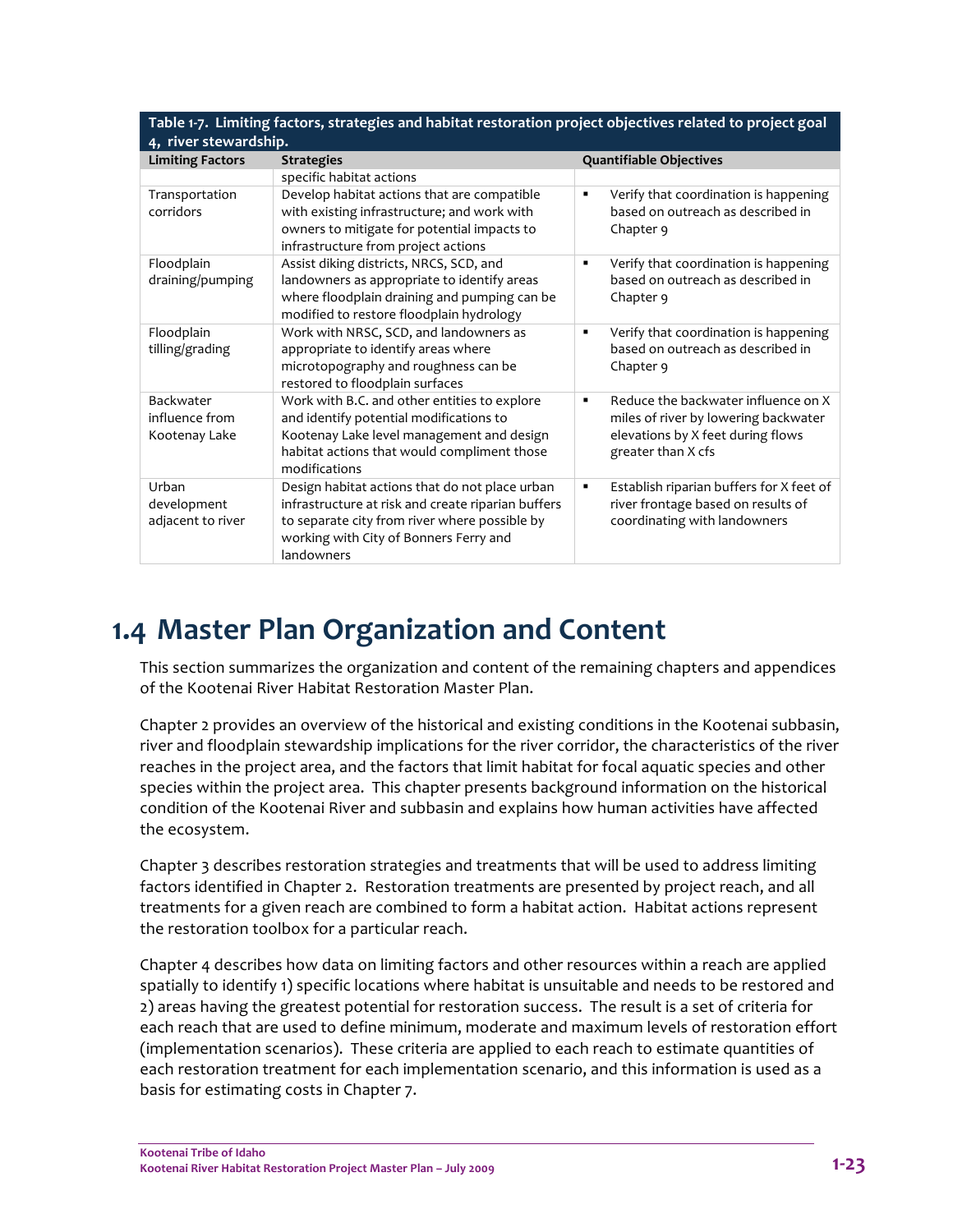Chapter 5 describes the Adaptive Management and Monitoring program for the Kootenai River Habitat Restoration Project. The Adaptive Management and Monitoring program is a long‐term decision‐making framework that provides a formal way to incorporate effectiveness monitoring data related to specific restoration treatments, monitoring information from other related programs, and other new information that may become available. This chapter describes the monitoring and decision‐making components that will be used to support Adaptive Management, and describes links to other restoration and monitoring programs.

Chapter 6 provides an overview of anticipated environmental compliance and consultation requirements related to subsequent phases of the Kootenai River Habitat Restoration Project. In this chapter the applicability to this project of each law, regulation, ordinance, or guideline, is defined.

Chapter 7 presents estimated costs associated with the Kootenai River Habitat Restoration Project conceptual framework presented in this Master Plan. This chapter includes an overview of the Kootenai Tribe's approach to developing cost estimates for this Master Plan, discussion of the cost categories used, identification of assumptions associated with each category and examples of costs by category, discussion of additional cost considerations, and estimated costs and cost considerations for implementation scenarios.

Chapter 8 provides a funding analysis and discusses development of a funding strategy for implementation of the Kootenai River Habitat Ecosystem Restoration Project.

Chapter 9 provides an overview of the planned next steps for the Kootenai River Habitat Restoration Project. This chapter presents a summary of the general tasks scheduled for the upcoming phases of this project including interim planning actions, environmental compliance, work associated with the preliminary and final design phases, funding, and project implementation.

This Master Plan also includes six appendices: Appendix A: Hydrology and Hydraulics Summary, Appendix B: Sediment‐transport Analyses, Appendix C: Vegetation Analysis, Appendix D: Prioritized Fish and Physical Habitat Factors, Appendix E: Supplemental Geomorphic Data and Analyses, and Appendix F: Cost Analysis.

Appendix A contains a summary of the hydraulic analyses completed for the Master Plan. This appendix includes a summary of historical hydraulic departure by reach. This appendix also contains a brief discussion of data used, methods, analytical procedures, assumptions and limitations of the analyses.

Appendix B consists of sediment‐transport data including: a sampling summary, suspended sediment summary, bedload sediment summary, bed material sediment summary, and a provisional sediment‐transport analysis. This appendix also contains a brief discussion of data used, methods, analytical procedures, assumptions and limitations of the analyses.

Appendix C consists of the vegetation assessment and supporting information. This appendix provides supporting information related to plant community distribution and ecological processes driving plant community succession and composition for Kootenai River habitat restoration reaches. This appendix describes the results of field assessments and observations made for areas within the Meander Reach and Braided Reach. The purpose of this appendix is to provide supporting information related to further describe limiting factors associated with